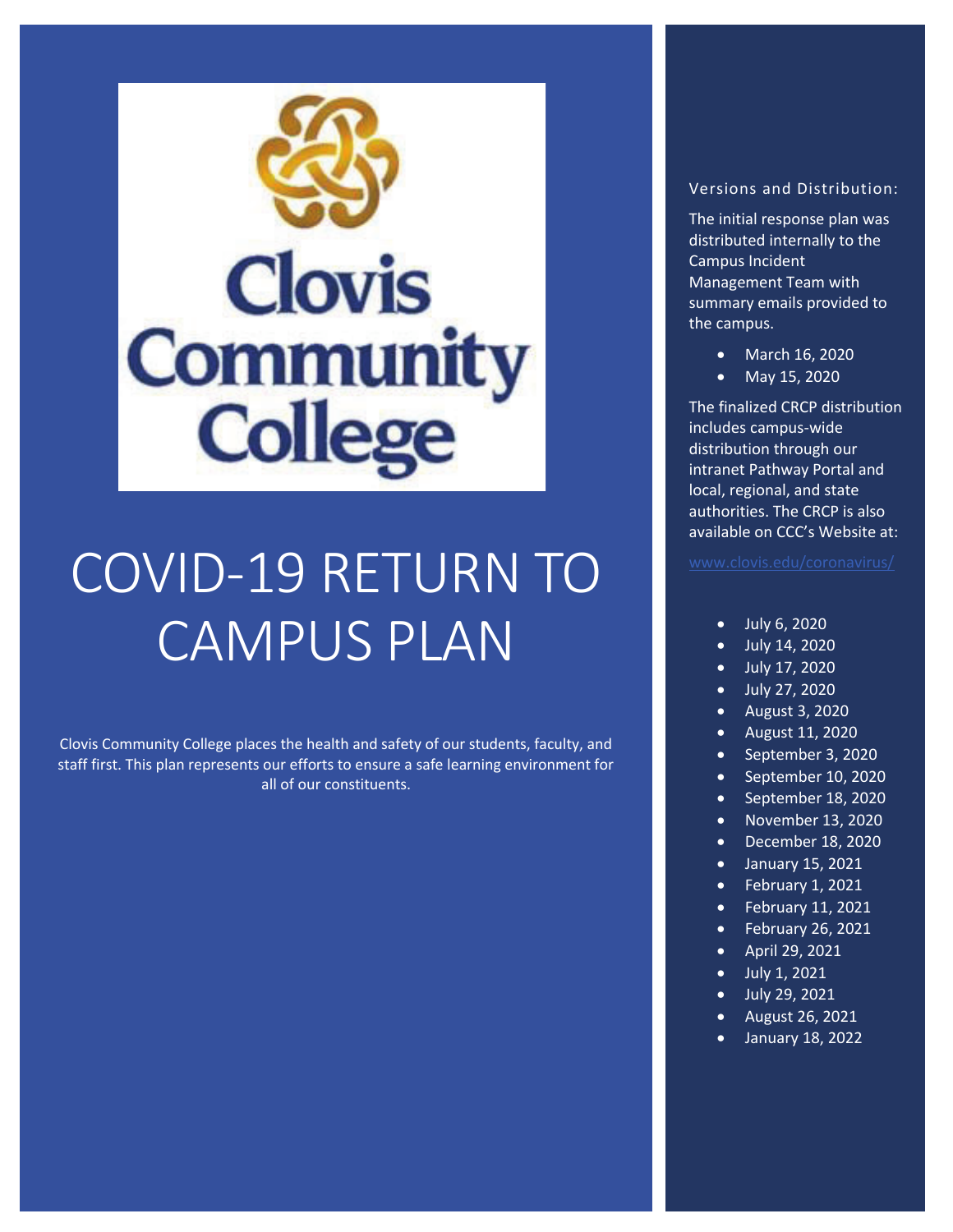## **INTRODUCTION**

Throughout the Coronavirus Pandemic, Clovis Community College leadership and employees continue to focus on "provid[ing] high quality education and training that improves the lives of all students and ignites economic vitality in the communities we serve" while ensuring the health and safety of our faculty, staff, and students. We continue to adjust to the uncertainties of the pandemic while balancing the educational and health needs of employees and students.

This COVID-19 Return to Campus Plan (CRCP) is a living document that outlines CCC's efforts to bring employees, students, and the community back to campus. A complete on-campus presence depends on our community's and state's ability to reduce transmission rates, conduct widespread testing and contact tracing, attain high vaccination levels, and isolate / quarantine infected and exposed persons. It is essential to note that we must remain prepared for the possibility of a return of infections in the community that would necessitate the return to previous, more restrictive health and safety measures. CCC's CRCP is aligned with the NM Governor's "Phase" approach to return status, and we will continue our current Phase with that of the State, implementing or lifting restrictions as appropriate.

The CCC COVID-19 Return to Campus Plan adheres to the New Mexico Governor's executive orders and guidance, the New Mexico Higher Education Department (NMHED) Reopening Campuses guide, the New Mexico Department of Health (NMDOH) public health orders, the Centers for Disease Control (CDC) recommendations, Occupational Safety and Health Administration (OSHA) guidelines, Equal Employment Opportunity Commission (EEOC) rules and regulations, and the New Mexico Reopening Plan COVID Safe Practices (CSPs) that was originally released May 28, 2020 with subsequent updates. CCC's CRCP is also guided by the Clovis / Curry County Local Emergency Planning Committee guidance. CCC's Director of Security will continue to serve on this committee.

Communication and transparency of CCC's COVID-19 Return to Campus Plan are of utmost importance. It is noted that additions and revisions to the CRCP will be needed as the conditions of the Coronavirus pandemic continue to evolve. Amendments to the current CRCP shall be proposed through a process beginning with the department's administrator who will present the changes to the Crisis Incident Management Team (CIMT). Once changes are finalized, the CRCP will be posted on CCC's website and made available via our Pathway portal. All questions or concerns regarding the CRCP and contact tracing should be directed to Freddie Salazar, Crisis Incident Management Team Chair, at Freddie.salazar@clovis.edu, 575-769-4143.

#### **Objectives**

- To protect the health and safety of students and employees of CCC as we phase into an on-campus presence. This includes the elimination, to the greatest extent possible, of the transmission of the Coronavirus on campus. We are particularly aware of vulnerable individuals who have an increased risk of serious illness from the virus.
- To communicate the College's intentions in order for students and employees to plan for reintegration of on-campus operations.
- To ensure we are adhering to the mission and values of the College as we return services, students, and employees to campus.
- To establish phases that provide a framework for when and how to carefully bring services and people back on campus.
- To follow actions that will allow the college to recover from the Coronavirus pandemic as quickly and efficiently as possible.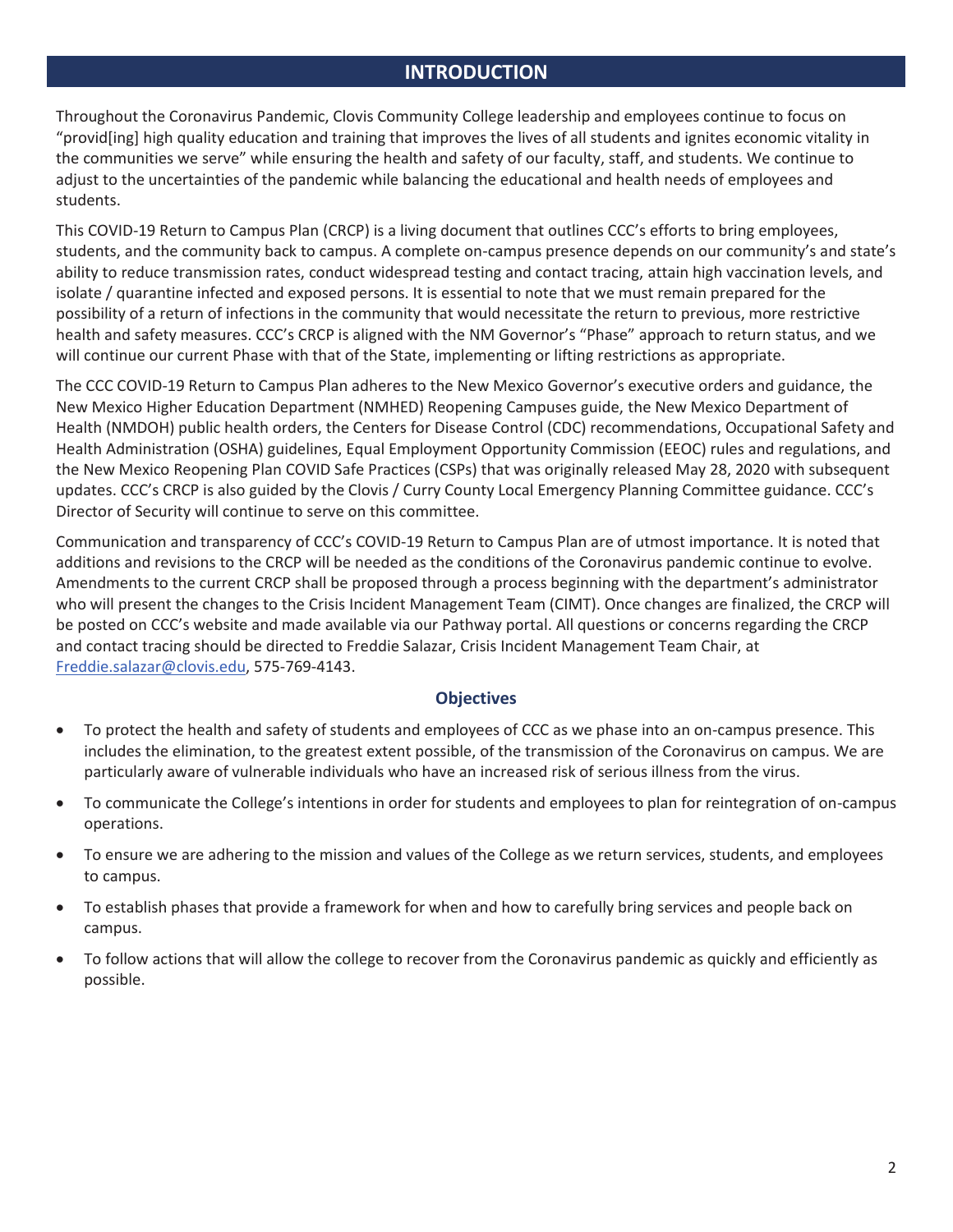#### **COVID-19 Personal Accountability – Everyone's Responsibility**

Because COVID-19 is a disease that spreads primarily from person to person, all employees, students, and visitors are expected to take personal responsibility for their own health, protect the health of others, and keep the campus community safe from the spread of COVID-19 and other infections. Faculty and staff are asked to lead by example, including the following:

- Promoting trustworthy information sources regarding the virus and vaccination options to promote vaccine trust and confidence;
- Reminding others of the recommendation to wear face coverings while on campus if not fully vaccinated against COVID-19;
- Reminding others of the need for social distancing while on campus;
- Promoting healthy habits and good hygiene;
- Following NM Governor's Executive Orders and NM DOH guidelines regarding travel restrictions when in place, including notifying the HRS Office when returning from out-of-state travel;
- Following all self-isolation guidelines;
- Leveraging technology;
- Following all recommended social distancing, face covering, and hygiene protocols, both on and off campus;
- Immediately notifying Human Resources Office in the event of a positive COVID-19 test result.

In cases where reminding others to wear a face covering is not successful, the appropriate next step is to notify the Security Office. In cases where reminding others to observe social distancing protocols on campus is not successful, the appropriate next step is to notify the employees' supervisor(s).

Any person who does not follow the CCC directives that protect public health and safety will be asked to leave campus, unless that person has received an approval for an exception.

#### **Expectations**

- Maintain appropriate social distance of at least 6 feet or that as recommended by NM Department of Health and the CDC.
- Avoid touching others including shaking hands, hugging, and other forms of contact as recommended by NM DOH and the CDC;
- Wear a face covering in public if not fully vaccinated against COVID-19;
- Wash hands frequently following the WHO guidelines;
- Avoid face touching;
- Participate in health monitoring / screening with respect to testing, contact tracing, quarantine, and isolation;
- Protect the community by limiting potential exposure to COVID-19;
- Read and take responsibility for adherence to CCC's COVID-19 directives and communications.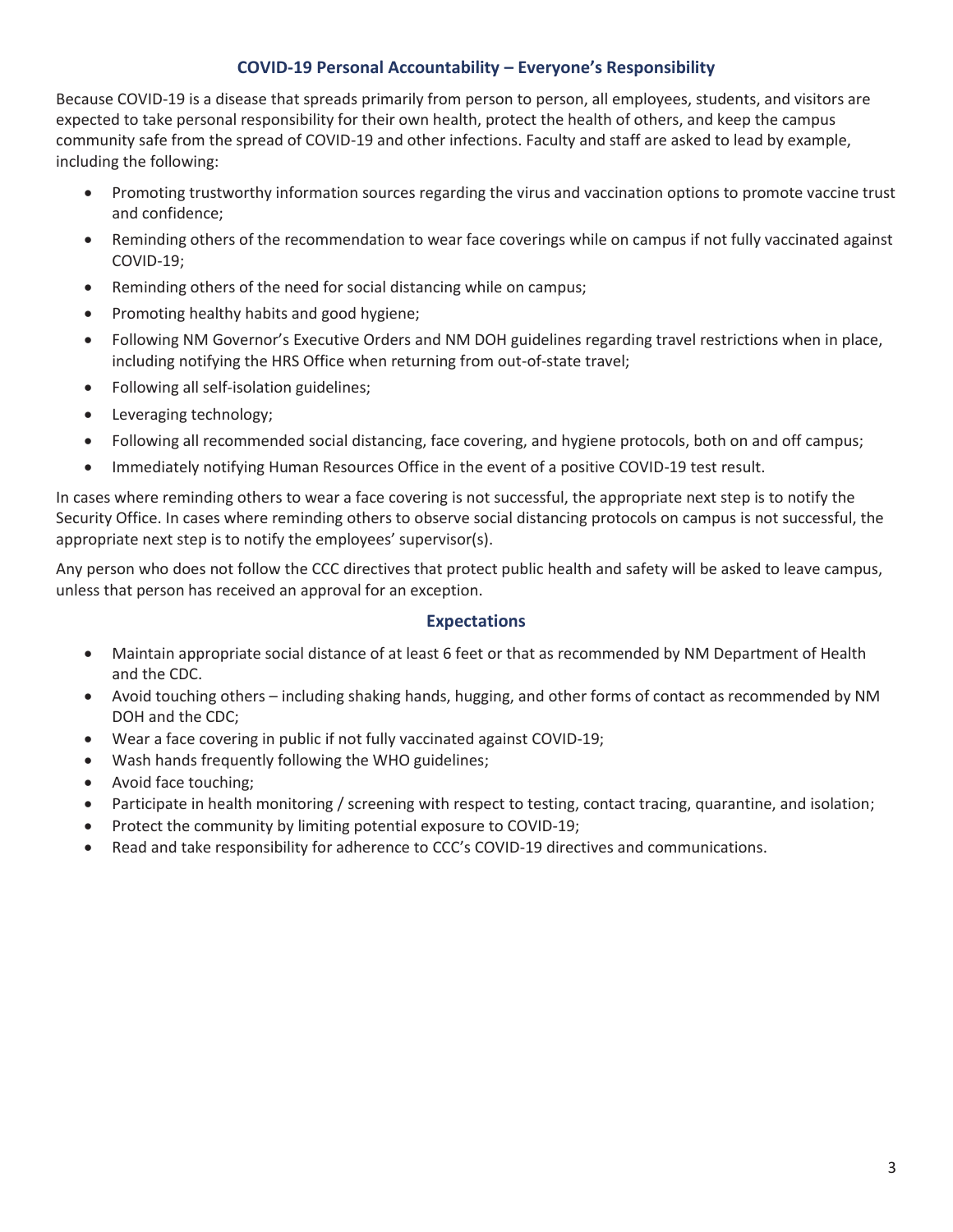# **COVID-19 Employee Protocol Update-Effective January 18, 2022**

With the continued spread of COVID-19, it is essential to remain diligent in keeping CCC employees and students safe. The Center for Disease Control (CDC) has updated COVID-19 guidelines regarding vaccinations, testing, and quarantines. In accordance with CDC guidelines and recommendations, the following CCC COVID-19 guidelines will take effect January 18, 2022.

- Employees who have been fully vaccinated or become fully vaccinated will need to show proof of vaccination to HRS as soon as possible (no later than January 19 or once fully vaccinated). CDC, OSHA, and NMHED recommend that all employees be fully vaccinated for the health and wellbeing of employees and students.
- New hires are recommended to be fully vaccinated and should show proof of vaccination to HRS within 2 weeks of hire date or when full vaccination is reached.
- Masks are required while on campus, except when enclosed in an office space and no other individuals are present. Masks should be worn at all times when more than one employee is occupying single air space. Employees are encouraged to wash their hands regularly and social distance when possible.
- Employees who must quarantine due to a positive test or a close contact with an individual who tests positive as identified below will be required to take sick/vacation leave or leave without pay if sick/vacation pay is not available.

## **1. Employee Tests Positive:**

- 1.1 An employee who tests positive will be required to quarantine for 5 days beginning the day employee tested for COVID.
- 1.2 If employee has no symptoms (including no fever for at least 24 hours) after 5 days, employee can return to work and must wear a mask at all times for an additional 5 days.

#### **2. Faculty members who are teaching face-to-face classes**

- 2.1 If a student in the classroom tests positive and attended a class face to face within 3-5 days of the positive test, the student who tested positive must quarantine for a minimum of 5 days or until no longer symptomatic.
	- 2.1.a The entire class will revert to virtual format for 5 days beginning the day the individual tested for COVID.
	- 2.1.b All students in the class (other than the student who tested positive) who have been fully vaccinated, can continue to attend all other face-to-face classes. Students can contact the Admissions office to supply vaccination records.
	- 2.1.c All students in the class who are not fully vaccinated must quarantine for 5 days from all classes. After the 5-day quarantine, students may return to all classes.
- 2.2 If a student in the classroom tests positive in a class in which all students are required to be vaccinated (all Allied Health programs, except EMS), the student who tested positive must quarantine for a minimum of 5 days or until no longer symptomatic. The rest of the class will proceed as normal.
- 2.3 If instructor tests positive, the instructor must quarantine for a minimum of 5 days beginning the day the COVID test was taken or until no longer symptomatic. Any class session that is scheduled to meet during the instructor's quarantine period should be conducted virtually if possible. Instructor must wear a mask at all times when on campus for an additional 5 days upon returning from quarantine. Protocol for fully vaccinated and unvaccinated students should follow process in 2.1.b and 2.1.c.

#### **3. Employee Comes in Close Contact with a Positive:**

- 3.1 If an employee is fully vaccinated and comes in close contact with an individual who has tested positive, quarantine is not necessary. Employees are encouraged to get tested if they become symptomatic.
- 3.2 If an employee is NOT fully vaccinated and comes in close contact with an individual who has tested positive, the employee must quarantine for 5 days and should get tested 3-5 days after the close contact. If the test result is negative and the employee is not symptomatic, the employee can return to work upon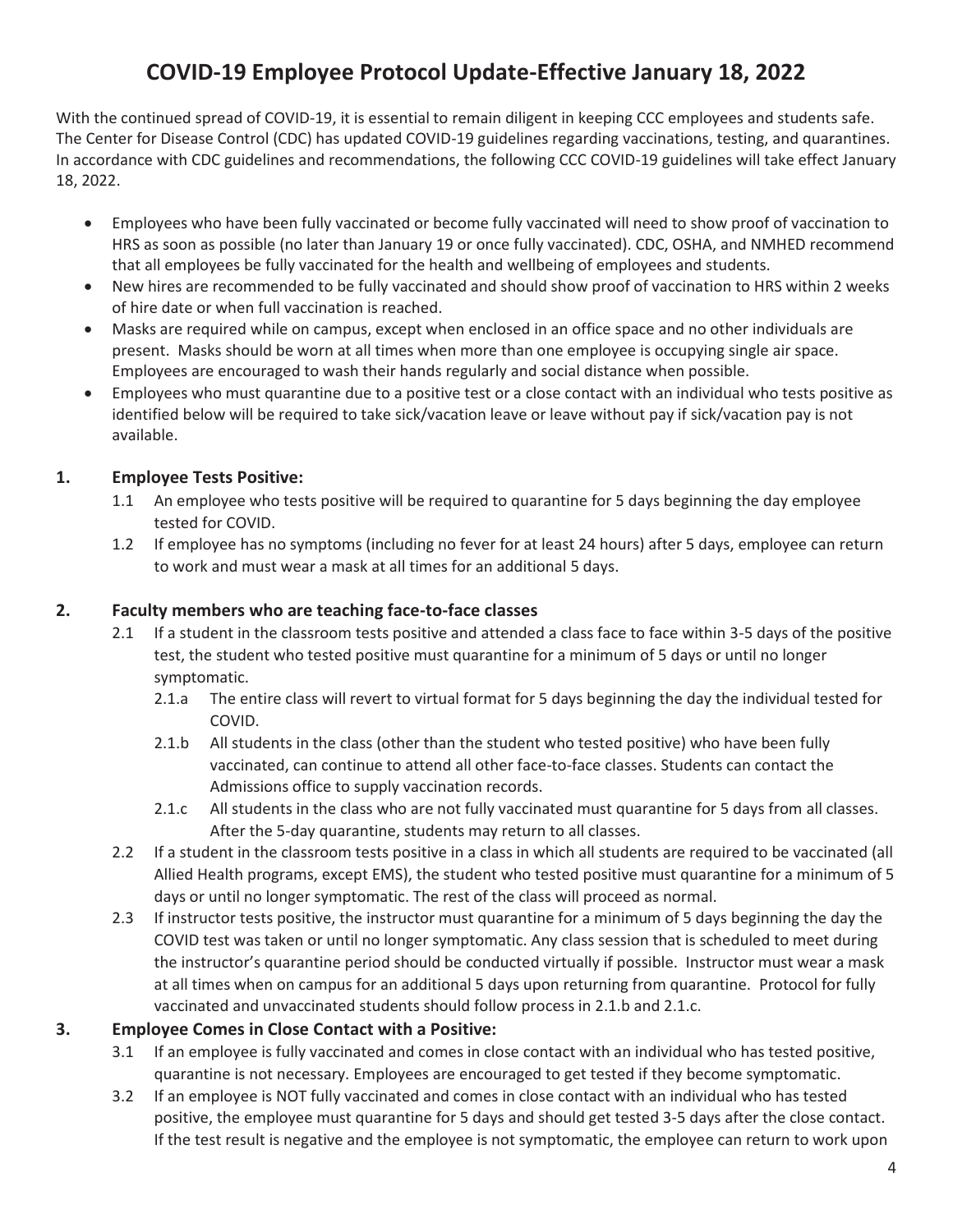completion of the 5-day quarantine. If the employee is experiencing symptoms or tests positive, the employee must quarantine for an additional 5-days beginning the day employee tested and may return to work upon completion of the additional 5-day quarantine.

#### **4. Limited Testing Available at CCC**

4.1 The College has acquired a limited quantity of testing kits that will allow for COVID-19 testing on campus. Employees requesting on-campus COVID testing should contact Dannette Ewers in Educational Services at ewersd@clovis.edu or Ext. 4111. On-campus testing will be performed by Allied Health personnel. Individuals who test at another testing location must provide documentation of a positive test result to HRS in order to adhere to state notification requirements.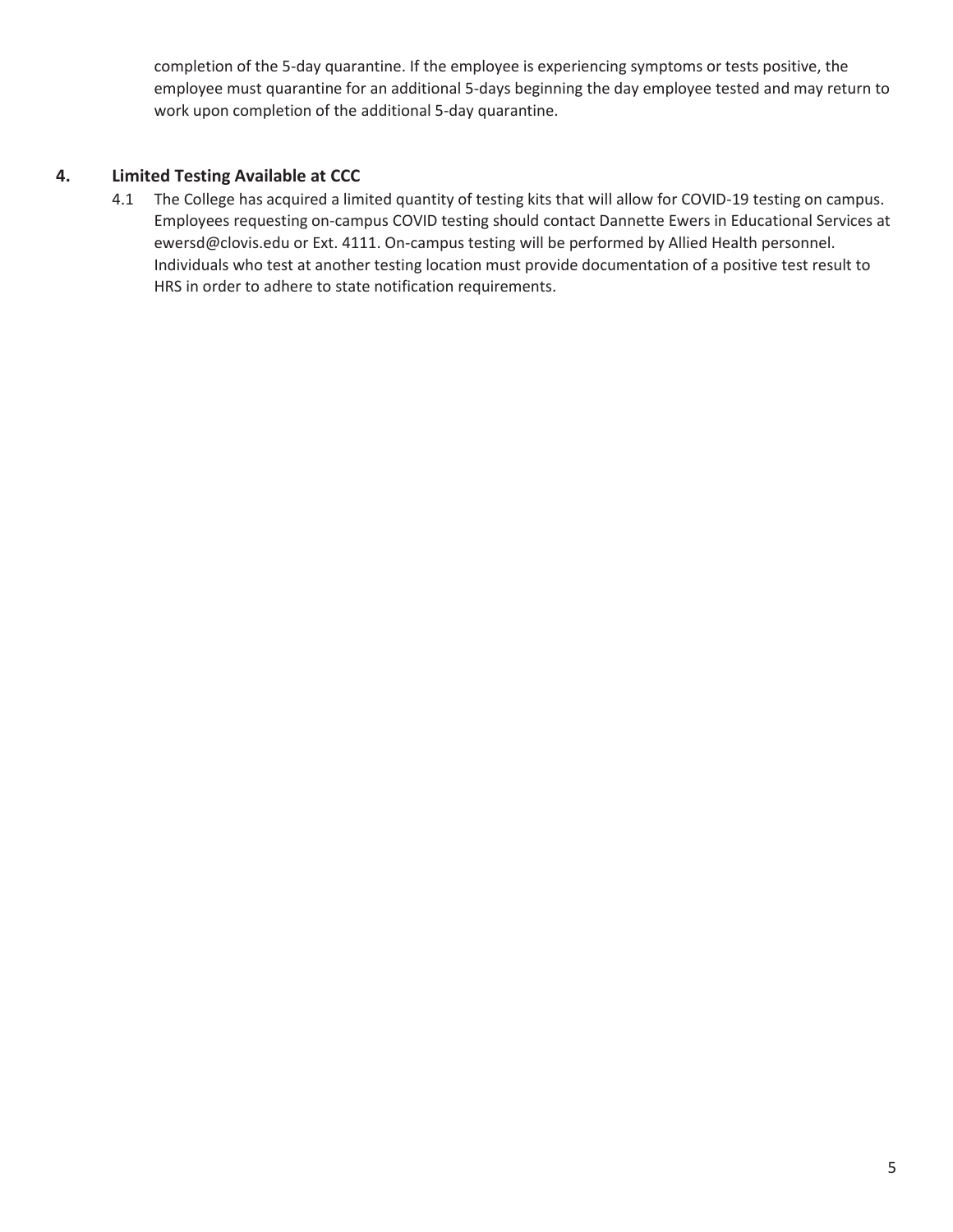# TABLE OF CONTENTS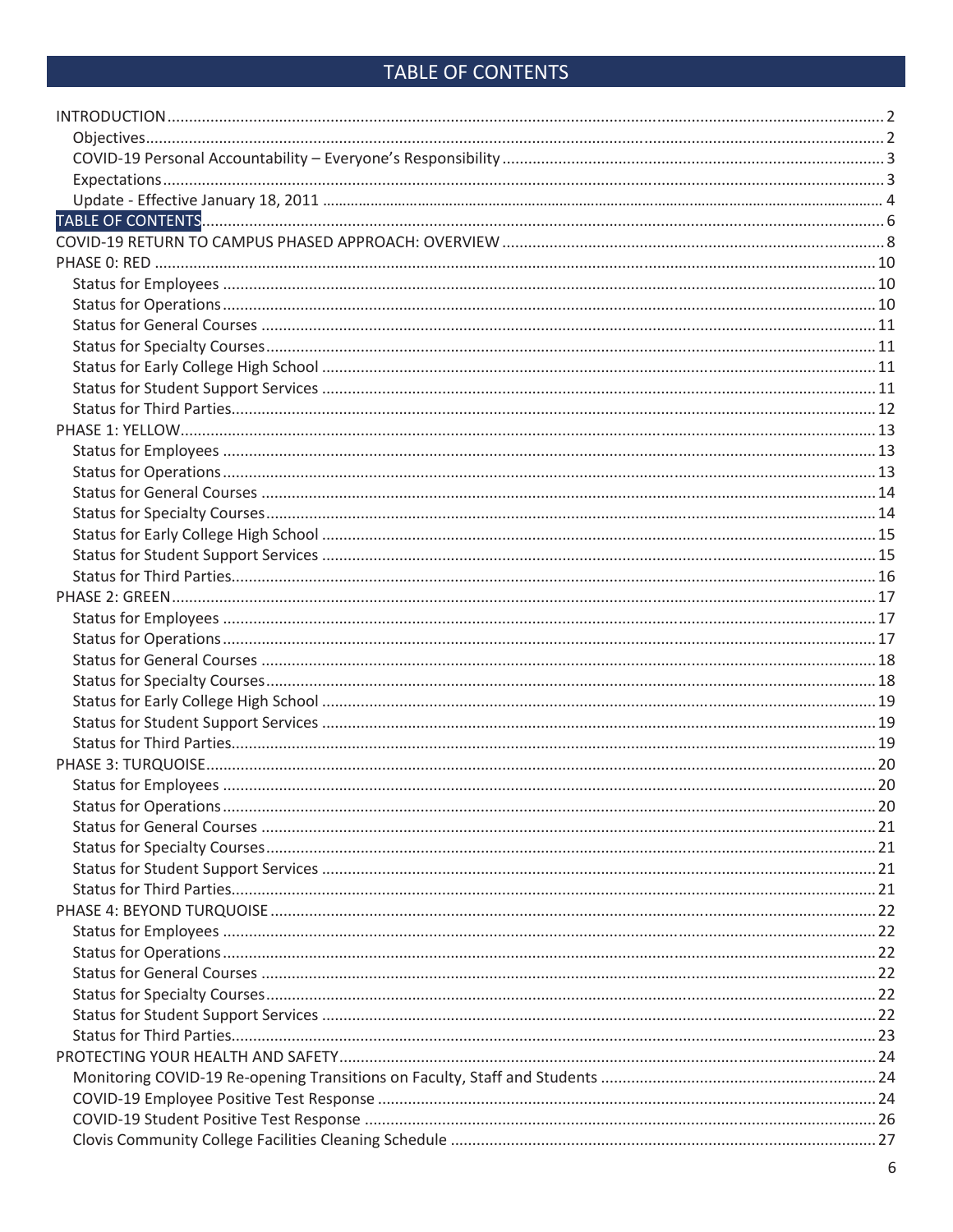| Facility Screening Questions for All Campus Visitors Revised 11-12-2020 *Questionnaire will be suspended during |  |
|-----------------------------------------------------------------------------------------------------------------|--|
|                                                                                                                 |  |
|                                                                                                                 |  |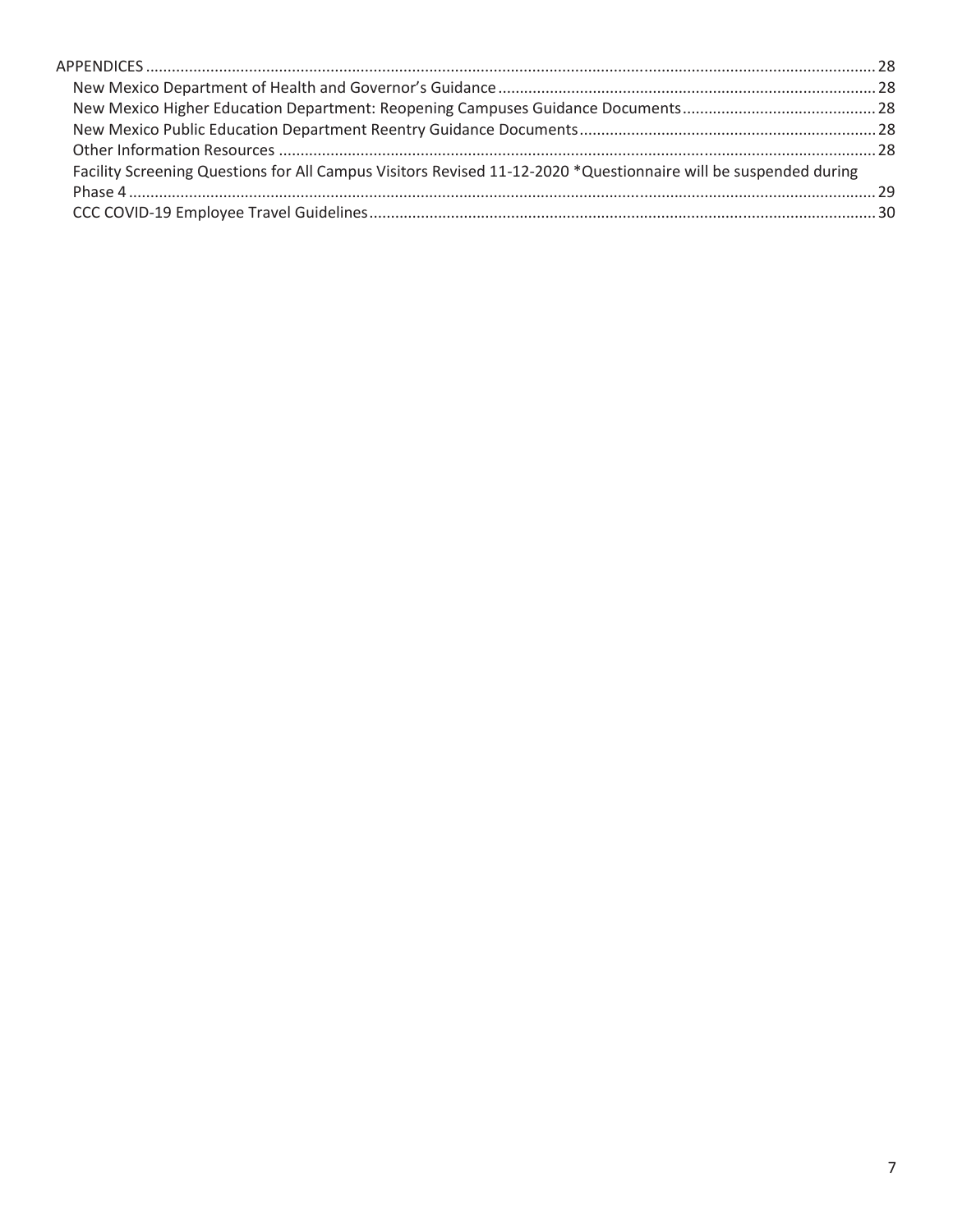# **COVID-19 RETURN TO CAMPUS PHASED APPROACH: OVERVIEW**

| <b>PHASE</b>                                                                                                                                                                                           | <b>CRITERIA</b>                                                                                                                                                                                                                                                                                                                                                                                       | <b>CHARACTERISTICS</b>                                                                                                                                                                                                                                                                                                                                                                                                                                                                                                                                                                                                                                                                                                              |
|--------------------------------------------------------------------------------------------------------------------------------------------------------------------------------------------------------|-------------------------------------------------------------------------------------------------------------------------------------------------------------------------------------------------------------------------------------------------------------------------------------------------------------------------------------------------------------------------------------------------------|-------------------------------------------------------------------------------------------------------------------------------------------------------------------------------------------------------------------------------------------------------------------------------------------------------------------------------------------------------------------------------------------------------------------------------------------------------------------------------------------------------------------------------------------------------------------------------------------------------------------------------------------------------------------------------------------------------------------------------------|
| Phase 0 - Red:<br><b>Current Stay-</b><br>at-Home<br><b>Essential</b><br>Personnel<br>Only                                                                                                             | New COVID-19 case incidence rate<br>$\bullet$<br>greater than 8 / 100,000<br>NM COVID-19 average positive test<br>$\bullet$<br>rate greater than 5%<br>Stay home orders in place by<br>$\bullet$<br>Governor                                                                                                                                                                                          | Essential employees only on campus, all others work<br>$\bullet$<br>remotely where possible<br>All services offered remotely<br>$\bullet$<br>All learning virtual<br>$\bullet$<br><b>No visitors</b><br>$\bullet$<br>Cancellation of all on-site events<br>$\bullet$                                                                                                                                                                                                                                                                                                                                                                                                                                                                |
| Phase 1 -<br><b>Yellow:</b><br><b>Moderate</b><br><b>Safety</b><br><b>Restrictions</b><br>25% Staffing<br>Capacity<br>allowed<br>Limited AH /<br><b>OT Laboratory</b><br>and Clinical<br>Participation | NM COVID-19 case incidence rate<br>$\bullet$<br>no greater than 8 / 100,000<br>-or-<br>NM COVID-19 average positive test<br>$\bullet$<br>rate less than 5%<br>Governor relaxes closures by<br>$\bullet$<br>executive order<br>NMDOH relaxes health and safety<br>$\bullet$<br>guidance by public health order<br>Return to Phase 0 if NM returns to<br>$\bullet$<br>closures                          | Maintain strict safety measures per official<br>$\bullet$<br>guidelines as announced by Governor and NMDOH<br>Essential employees, up to 50% staffing per work<br>$\bullet$<br>area; all others 25% per work area and work<br>remotely<br>Operations and services continue remotely<br>$\bullet$<br>Virtual presentation of all lecture courses<br>$\bullet$<br>Students allowed on-site with appropriate distancing<br>$\bullet$<br>for simulation and laboratory participation in AH and<br>OT courses<br>Group number allowed per NMDOH guidelines<br>$\bullet$<br><b>Visitors by Appointment only</b><br>$\bullet$<br>Cancellation of all on-site events except those<br>$\bullet$<br>approved for official government business |
| Phase 2 -<br>Green:<br>Lessened<br><b>Safety</b><br><b>Restrictions</b><br><b>Staffing</b><br>Return<br>Limited<br><b>Student</b><br>Return                                                            | NM COVID-19 case incidence rate<br>$\bullet$<br>no greater than 8 / 100,000<br>-and-<br>NM COVID-19 average positive test<br>$\bullet$<br>rate less than 5%<br>Governor relaxes restrictions by<br>executive order<br>NMDOH relaxes health and public<br>$\bullet$<br>safety guidelines<br>Return to Phase 1 if rise in new<br>$\bullet$<br>cases prompts increased<br>restrictions by NM Gov. office | Maintain safety measures per state guidelines<br>$\bullet$<br>Employees return to campus. Specific numbers<br>$\bullet$<br>determined by Governor and NMDOH<br>Mix of virtual learning and face-to-face presentation<br>$\bullet$<br>Essential hands-on learning offered with authorized<br>$\bullet$<br>health and safety protocols<br>Group number allowed per NMDOH guidelines<br>$\bullet$<br>Events held remotely or per Governor and NMDOH<br>$\bullet$<br>guidelines                                                                                                                                                                                                                                                         |
| Phase 3 -<br><b>Turquoise:</b><br>Lessened<br>Safety<br><b>Restrictions</b><br>Moderate<br><b>Student</b><br>Return                                                                                    | Meets 2 of the following 3<br>$\bullet$<br>conditions for multiple cycles (or as<br>established by NM authorities):<br>NM COVID-19 average positive<br>$\circ$<br>test rate less than 5%<br>NM COVID-19 case incidence<br>$\circ$<br>rate no greater than 8 /<br>100,000                                                                                                                              | Maintain safety measures per state guidelines<br>$\bullet$<br>Employees return to campus<br>$\bullet$<br>Mix of virtual learning and face-to-face presentation<br>$\bullet$<br>Off-campus learning offered in partnership with<br>$\bullet$<br>industry<br>Essential hands-on learning offered with authorized<br>$\bullet$<br>health and safety protocols                                                                                                                                                                                                                                                                                                                                                                          |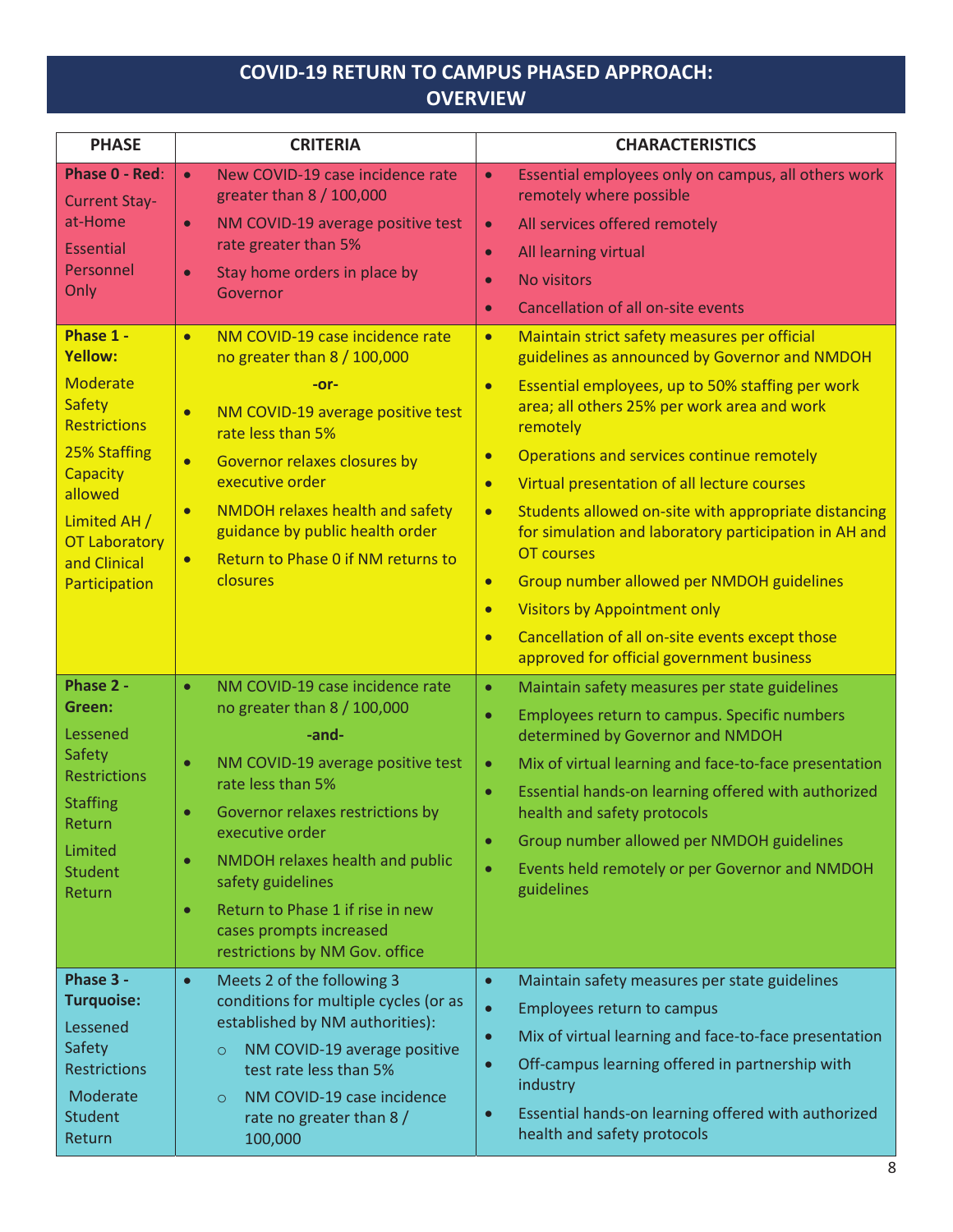|                                                                                                                                         | Vaccination criteria per NM<br>$\circ$<br>authorities<br>Governor opens businesses by<br>$\bullet$<br>executive orders.<br>NMDOH further relaxes guidelines<br>$\bullet$<br>Return to Phase 2 if rise in new<br>$\bullet$<br>cases prompts increased<br>restrictions by NM Gov. office                                                                                    | Group number allowed by NMDOH guidelines<br>$\bullet$<br>Event protocols per Governor and NMDOH<br>$\bullet$<br>guidelines                                                                                                                                                                                                                                            |
|-----------------------------------------------------------------------------------------------------------------------------------------|---------------------------------------------------------------------------------------------------------------------------------------------------------------------------------------------------------------------------------------------------------------------------------------------------------------------------------------------------------------------------|-----------------------------------------------------------------------------------------------------------------------------------------------------------------------------------------------------------------------------------------------------------------------------------------------------------------------------------------------------------------------|
| Phase $4-$<br><b>Beyond</b><br><b>Turquoise</b><br>Lessened<br>Safety<br><b>Restrictions</b><br>Significant<br><b>Student</b><br>Return | Effective transmission rate at level<br>$\bullet$<br>determined by State<br>60% state-wide vaccination rate or<br>other criteria per NM authorities<br>Governor opens businesses by<br>$\Omega$<br>executive orders<br><b>NMDOH relaxes guidelines</b><br>$\bullet$<br>Return to Phase 3 if new cases<br>$\bullet$<br>prompts increased restrictions by<br>NM Gov. office | Maintain safety measures per state guidelines<br>$\bullet$<br><b>Employees return to campus</b><br>О<br>Return to full-on-campus scheduling for courses as<br>$\bullet$<br>needed<br>Hands-on learning offered with authorized health<br>and safety protocols<br>Group numbers as allowed by NMDOH guidelines<br>Event protocols per Governor and NMDOH<br>guidelines |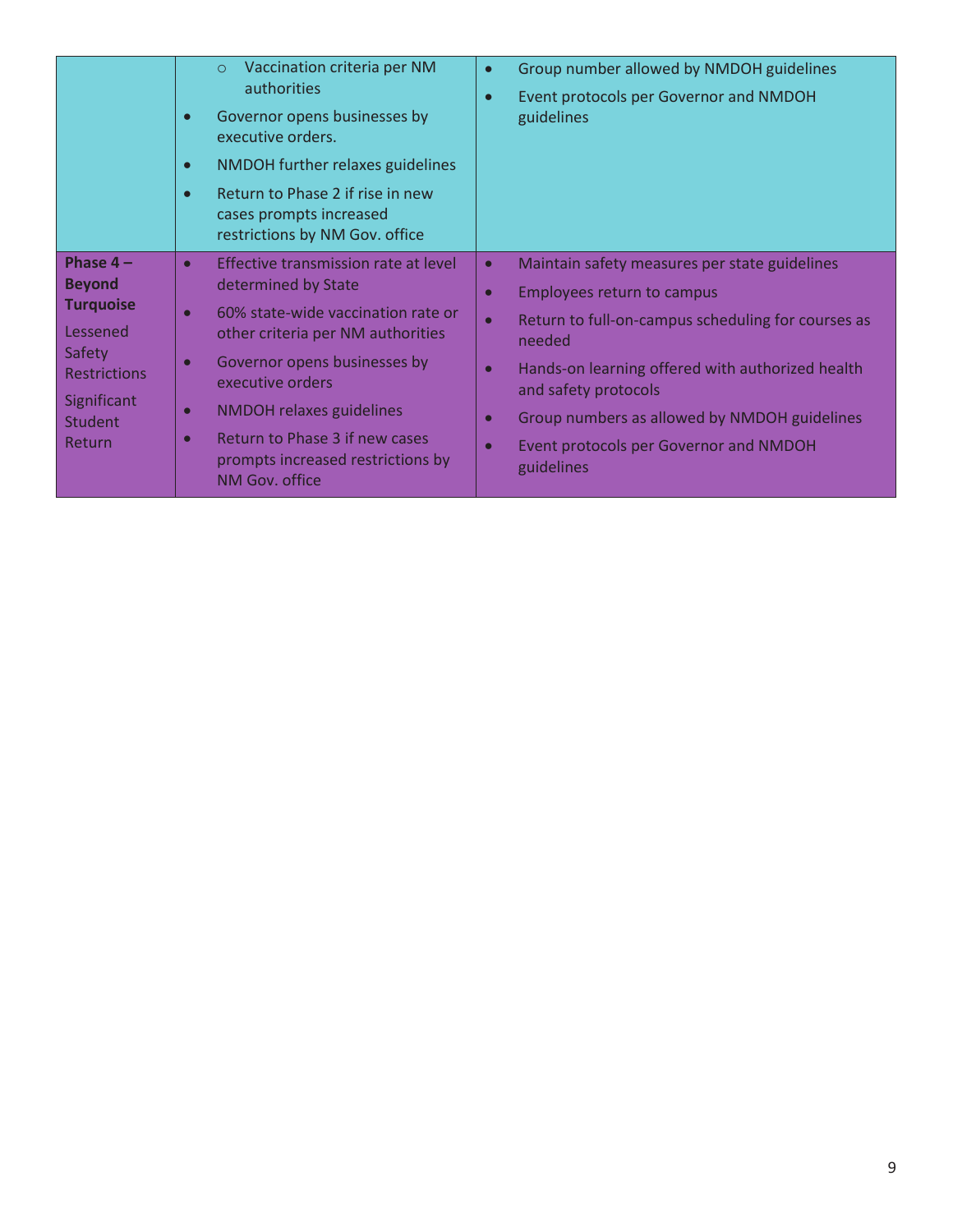# **PHASE 0: RED**

#### **Status for Employees**

During any return to Phase 0, only essential employees are allowed on campus with all health and safety precautions in place, including:

- social distancing of at least 6 feet or to align with NM DOH and CDC recommendations,
- **•** personal hygiene including regular hand washing and avoiding touching face,
- **•** utilization of cloth masks at all times when not alone in a closed office,
- temperature checks by security office personnel upon entry,
- COVID-19 screening questionnaire of building entrants, and
- daily entry logs of all personnel.

All full-time employees are expected to work remotely during normal business hours of 8am – 5pm, where possible. Any changes or alternations to these schedules are to be approved by the supervisor. Essential employees include those associated with the campus's infrastructure operations, security, financial services and financial aid, energy and water, communication and information technology, and essential administrative operations. These individuals are allowed on campus with supervisor approval to conduct essential business operations, only.

All official travel is cancelled.

Employees who display symptoms of COVID-19 or come into contact with those who have been diagnosed with COVID-19 are instructed to follow the NMDOH guidelines regarding testing and isolation.

#### **Status for Operations**

All on-site campus operations are closed to the public including the snack bar and bookstore. End-of-term book buyback available by appointment only. All students must enter and exit through designated routes with mandatory face masks and temperature checks upon entry.

Human resources personnel will:

- Continue to ensure institutional policies align with public health recommendations / laws.
- Additional policies shall be established as needed for situations that arise due to the pandemic. HR will continue to review and update policy for individual employees to return to work following a COVID-19 related isolation as necessary. This policy includes parameters for those employees who are considered high risk for severe illness resulting from exposure to COVID-19, including who to notify about their concerns returning to campus.

The Physical plant will:

- Schedule additional cleaning per the CCC guidelines for cleaning and disinfecting (See Appendix).
- x Prepare for phased campus opening including: setting up common areas inside buildings for social distancing and installing Plexiglass in identified service areas.
- Place markers for social distancing and traffic flow in high-traffic areas.
- Order additional face masks, hand sanitizer, and cleaning supplies as needed to prepare for re-opening.
- Maintain grounds and conduct necessary maintenance of building and grounds.

The Security Office will:

- Ensure campus security and limit access through the front entrance of the main building and single-point entries of other campus buildings.
- x Monitor entrances, logging all entries into campus buildings, checking temperatures, and ensuring utilization of face masks.
- Identify entry areas and traffic flow through buildings for Phase 1-3. Identify potential "bottle neck" areas, and identify alternative routing opportunities. Develop visual ways to route students and employees that enforce 6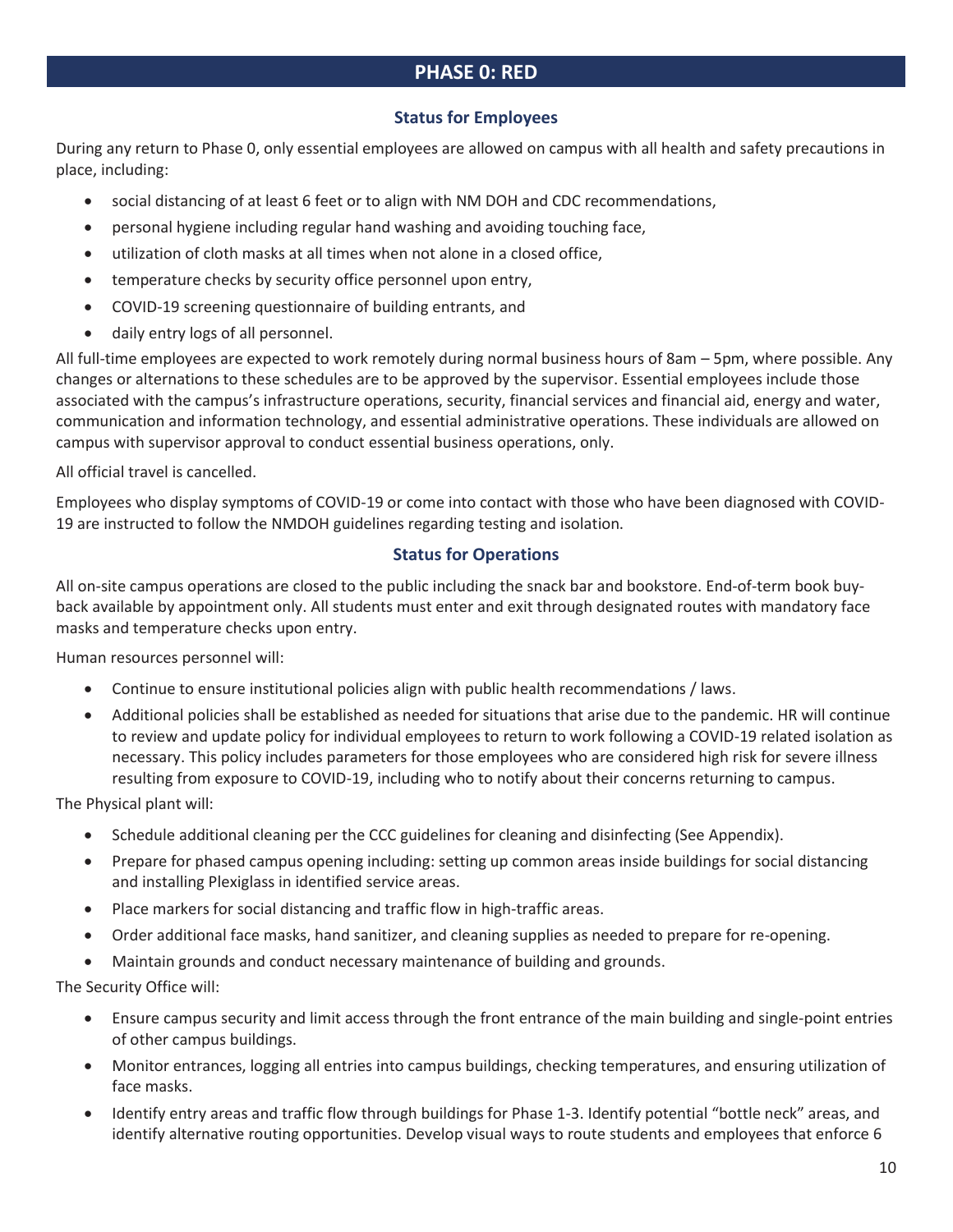ft. distancing (or distancing recommended by NM DOH and CDC) on campus grounds, inside and outside of buildings. Collaborate with maintenance and institutional advancement as needed.

Information Technology will:

- Support all faculty moving courses to an online environment.
- Identify training needs and facilitate virtual training for faculty and staff to successfully work in a remote environment.
- Establish virtual conferencing capabilities.
- Establish virtual desktop and telephone capabilities for remote services access
- Identify plan for enhanced virtual classroom participation in Phase 3 for simultaneous on-site and virtual students.

#### **Status for General Courses**

All theory / lecture learning offered remotely.

#### **Status for Specialty Courses**

All hands-on credit laboratories are to receive incompletes for laboratory / simulation portions that are unable to be completed remotely until the status changes to Phase 1.

Following NMDOH and NMHED guidance, CCC will conduct high priority hands-on credit courses under the following conditions:

- Complete hands-on and laboratory coursework where "incomplete" grades were given;
- Complete hands-on and laboratory coursework for current term;
- Off campus learning (clinical, internships, practicums, etc.) can be conducted in collaboration with industry partners if the health and safety of students can be realized to the satisfaction of both CCC and the industry partner;
- Temperature checks by security office personnel upon entry;
- COVID-19 screening questionnaire of building entrants;
- Daily entry logs of all students, faculty, and staff;
- Utilize 6 ft. distancing measures and limited groupings in classrooms and laboratory / simulation spaces;
- x Students and faculty wear face masks and practice other health and safety protocols consistent with CDC guidelines. If a student does not have an appropriate face covering, one will be provided by CCC.
- Hand sanitizer in every laboratory and classroom where students and faculty will be present.

#### **Status for Early College High School**

All theory / lecture learning offered remotely. CCC will follow the guidance and approved Return-to-Campus plan established by Clovis Municipal Schools.

#### **Status for Student Support Services**

All student support personnel maintain virtual office hours through telephone, email and virtual meetings such as Zoom. Impacted services include:

- Admissions and registration services offered remotely.
- Financial aid services offered remotely.
- Cashiers services are offered through TouchNet.
- Computer labs remain closed. Laptops / Tablets available for check-out by students and staff.
- Tutoring Center services offered remotely.
- $\bullet$  Academic Coaching services offered remotely.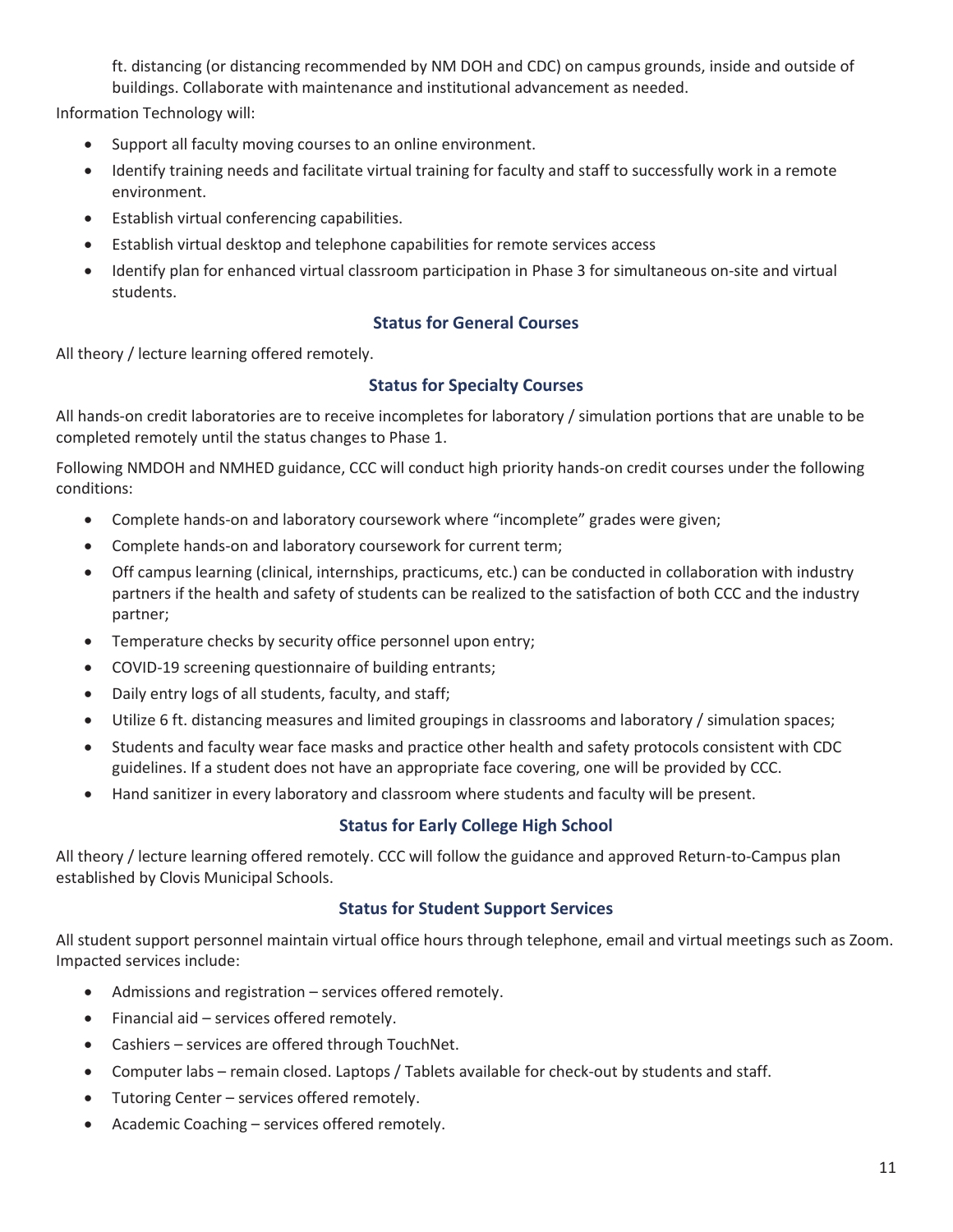- Veterans Services services offered remotely.
- TRIO-SSS and Upward Bound- services continue remotely / virtual presentation of events.
- $\bullet$  Library services offered remotely.
- Testing Center testing continues remotely through proctored services. No on-site testing available.

Starfish Retention platform utilized to identify students who may be adversely academically impacted by the COVID-19 pandemic through the utilization of a "COVID-19" flag. Follow-up outreach provided by student services personnel.

#### **Status for Third Parties**

- Guests are not allowed on campus.
- No events are held on campus; alternative virtual events created where feasible.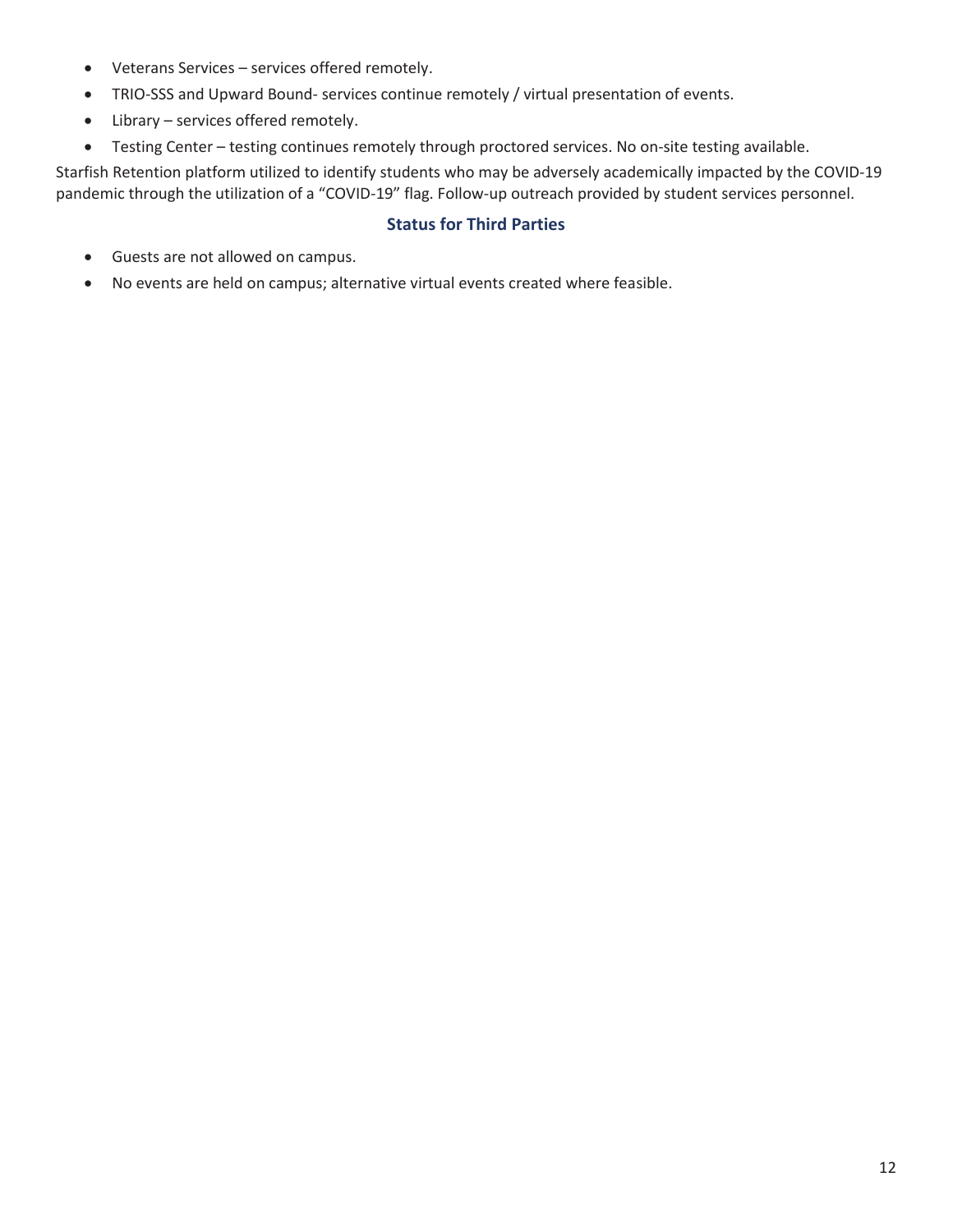# **PHASE 1: YELLOW**

#### **Status for Employees**

During Phase 1, essential employees and up to 25% staffing are allowed on campus with all health and safety precautions in place, including:

- social distancing of at least 6 feet or appropriate distance as recommended by NM DOH and CDC,
- **•** personal hygiene including regular hand washing and avoiding touching face,
- x utilization of cloth masks at all times when not alone in a closed office if not fully vaccinated against COVID-19,
- COVID-19 screening questionnaire of building entrants,
- temperature checks by security office personnel upon entry, and
- daily entry logs of all personnel.

All full-time remote employees are expected to work during normal business hours of 8am – 5pm, where possible. Any changes or alternations to these schedules are to be approved by the supervisor. Essential employees include those associated with the campus's infrastructure operations, security, financial services and financial aid, energy and water, communication and information technology, and essential administrative operations. These individuals are allowed on campus with supervisor approval at up to 50% staffing. All health and safety precautions must be followed.

All official out-of-state travel is cancelled.

Employees who display symptoms of COVID-19 or come into contact with those who have been diagnosed with COVID-19 are instructed to follow the NMDOH guidelines regarding testing and isolation. More information is provided in the "Protecting Your Health" section of this document.

#### **Status for Operations**

The campus is open from 8am-5pm, Monday-Thursday and 8am-4:30pm, Friday. The CCC snack bar remains closed. Reopening is not currently scheduled. The bookstore is open from 9am-4pm, daily during the interim and 8am-5pm, Monday-Thursday and 8am-4pm, Fridays, beginning 0-week through the semester. All students must enter and exit through designated routes with mandatory face masks and temperature checks upon entry.

Human Resources personnel will:

- Continue to ensure institutional policies align with public health recommendations / laws.
- Develop protocols to ensure that employees who travel out-of-state follow all isolation / quarantine-related guidance as established by the NM Department of Health and the Governor's Executive Orders. These protocols will be revised to align with all current guidance.
- x Additional policies shall be established as needed for situations that arise due to the pandemic. HR will continue to maintain a policy for individual employees to return to work following a COVID-19 related isolation. This policy includes parameters for those employees who are considered high risk for severe illness resulting from exposure to COVID-19, including who to notify about their concerns returning to campus.

The Physical Plant will:

- Schedule additional cleaning per the CCC guidelines for cleaning and disinfecting (See Appendix).
- Set up common areas inside buildings for social distancing.
- x Place markers for social distancing and traffic flow in high-traffic areas. Complete installation of dividers in restrooms to ensure appropriate spacing.
- Complete enhanced COVID Safe facilities updates, including: installation of bottle-fill water fountains throughout the campus; complete installation of hand sanitizers, strategically located in all classrooms and throughout the campus; order additional face masks, hand sanitizer, and cleaning supplies as needed to prepare for continued re-opening.
- x Maintain grounds and conduct necessary maintenance of building and grounds.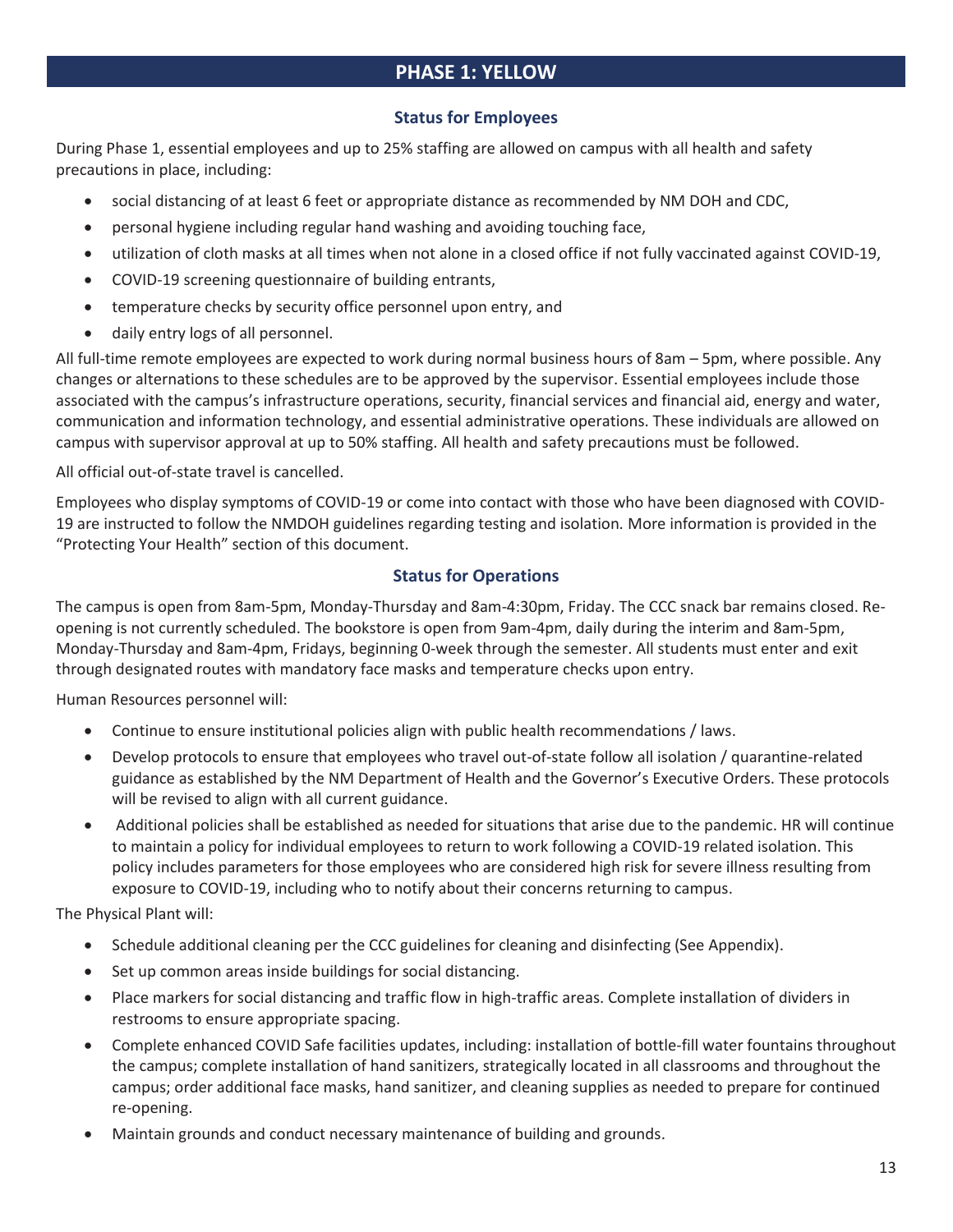The Security Office will:

- Ensure campus security and limit access through the front entrance and HPE entrance of the main building and single-point entries of other campus buildings.
- x Monitor entrances, logging all entries into campus buildings, checking temperatures, and ensuring utilization of face masks.
- Identify entry areas and traffic flow through buildings for Phase 1-3. Implement alternative routing opportunities to avoid "bottle neck" areas. Develop visual ways to route students and employees that enforce 6ft distancing on campus grounds (or appropriate distance as recommended by NM DOH and CDC), inside and outside of buildings. Collaborate with maintenance and institutional advancement as needed.

Information Technology will:

- Continue to support all faculty moving and conducting courses in an online environment.
- Identify training needs and facilitate virtual training for faculty and staff to successfully work in a remote environment.
- Support utilization of virtual conferencing capabilities.
- Support virtual desktop and telephone capabilities for remote services access
- Continue to develop plan for enhanced virtual classroom participation in Phase 3 for simultaneous on-site and virtual students.

Health and Fitness Center (effective June 8, 2020):

- x Consistent with current Governor and NMDOH guidelines, the Health and Fitness Center will follow all operational occupancy limits (up to 50% capacity) and requirements for social distancing. Consistent with NM Public Health Guidance, masks shall be required while exercising (masks required, effective July 13, 2020).
- All equipment will be sanitized between users.
- Security will monitor the entrance, logging all entries into the facility, and conducting temperature checks.
- No high-contact (group) sports or swimming will be permitted in the facility.

#### **Status for General Courses**

All theory / lecture learning offered remotely.

#### **Status for Specialty Courses**

Conduct high priority hands-on credit laboratories under the following conditions:

- Complete hands-on and laboratory coursework where "incomplete" grades were given while in Phase 0.
- Complete hands-on and laboratory coursework for current term.
- Off campus learning (clinical, internships, practicums, etc.) can be conducted in collaboration with industry partners if the health and safety of students can be realized to the satisfaction of both CCC and the industry partner.
- Develop a plan for students who are at increased risk of serious illness after contracting the Coronavirus such as additional protective equipment or supervision.
- x Utilize 6 ft. distancing measures and limited groupings in classrooms and laboratory / simulation spaces (or appropriate distance as recommended by NM DOH and CDC).
- Students and faculty wear face masks and practice other health and safety protocols appropriate to Phase I, consistent with CDC guidelines. If a student does not have an appropriate face covering, one will be provided by CCC.
- Hand sanitizer in every laboratory and classroom where students and faculty will be present.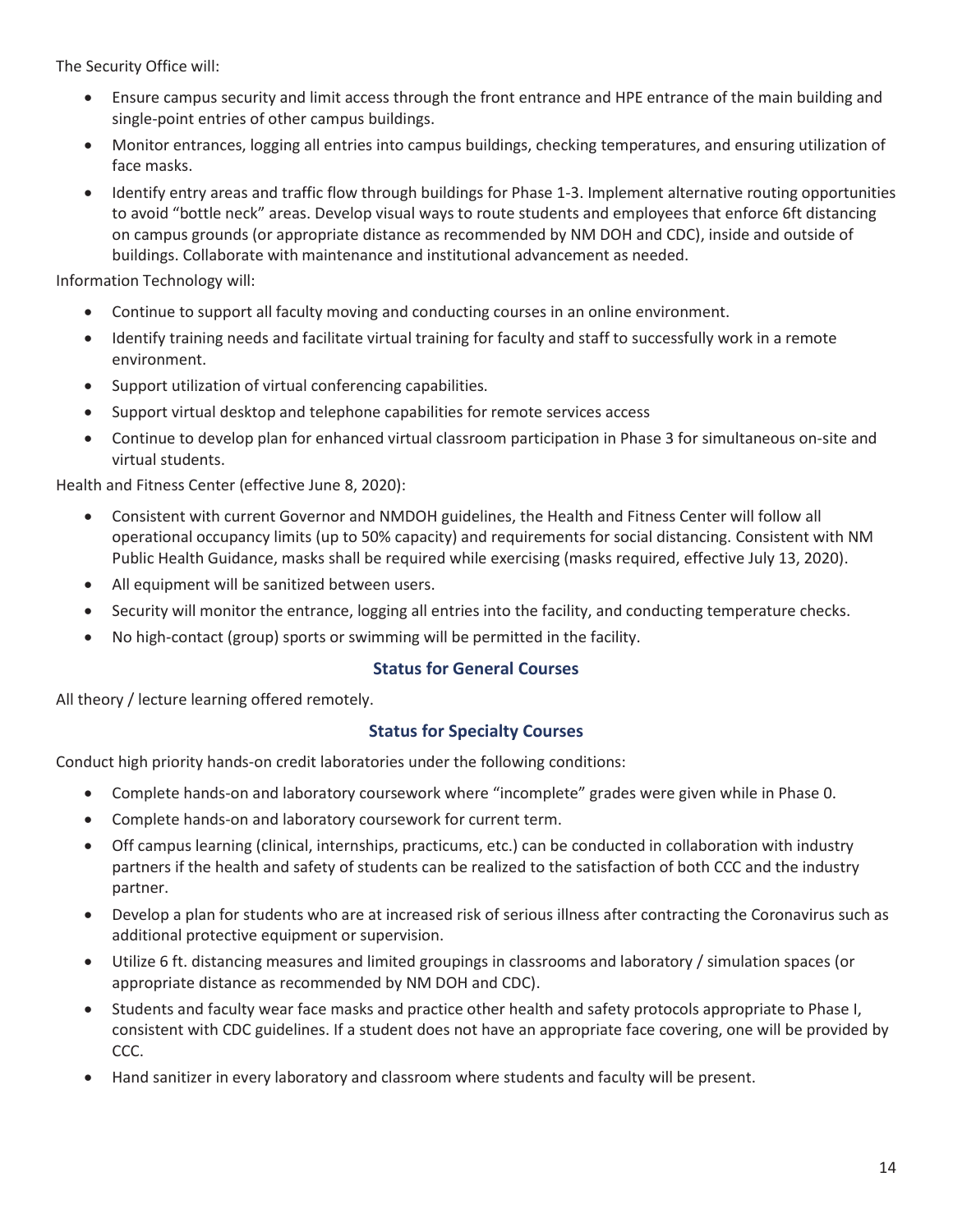#### **Status for Early College High School**

The Early College High School may resume onsite operations at Clovis Community College on a modified basis. The plan will continue to be consistent with the Return-to-Campus plan as established and maintained by Clovis Municipal Schools. For classes with only ECHS students enrolled:

- The students will be divided into three instructional groups: Groups A and B on-site instruction, and Group C live-online instruction for those who are immune compromised or have mitigating circumstances;
- Temperature checks by security office personnel upon entry;
- COVID-19 screening questionnaire of building entrants;
- Daily entry logs of all students, faculty, and staff;
- Attendance taken each period;
- Utilize 6 ft. distancing measures and observation-only for laboratory exercises (or appropriate distance as recommended by NM DOH and CDC);
- All assignments and exams will be conducted via Chromebooks with no distribution of papers or other materials;
- No more than 10 students in each classroom, with all desks facing the same direction and plexiglass partitions at each instructor station;
- Students and faculty wear face masks and practice other health and safety protocols consistent with CDC guidelines. If a student does not have an appropriate face covering, one will be provided by CCC;
- Hand sanitizer in every laboratory and classroom where students and faculty will be present;
- Classrooms will be cleaned after every class;
- Classes will be dismissed on a staggered basis to reduce hallway congestion;
- Students who elect to stay on campus during lunch must maintain social distancing of 6-feet while eating (or appropriate distance as recommended by NM DOH and CDC);
- Students will only utilize the restrooms in their classroom area; only one student allowed in the restroom at a time. Signs are posted on each restroom.

#### **Status for Student Support Services**

All student support personnel maintain virtual office hours through telephone, email and virtual meetings such as Zoom. By-appointment-only and occasional walk-in services may also be provided, at up to 25% staffing. Impacted services include:

- Admissions and registration services offered remotely and on-site, by-appointment-only and occasional walkin.
- Financial aid (up to 50%) services offered remotely and on-site, by-appointment-only and occasional walk-in.
- Cashiers services are offered through TouchNet and on-site, by-appointment-only.
- Computer labs remain closed. Laptops / Tablets available for check-out by students and staff.
- Tutoring Center services offered remotely and on-site, by-appointment-only.
- Academic Coaching services offered remotely.
- x Veterans Services services offered remotely and on-site, by-appointment-only and occasional walk-in.
- TRIO-SSS and Upward Bound- services continue remotely / virtual presentation of events. SSS services offered on-site, by appointment only.
- Library services offered remotely and on-site, by-appointment-only.
- Testing Center testing continues remotely through third party proctoring services. On-site testing available at 25% capacity with 6 ft. distancing rules (or appropriate distance as recommended by NM DOH and CDC), by appointment only.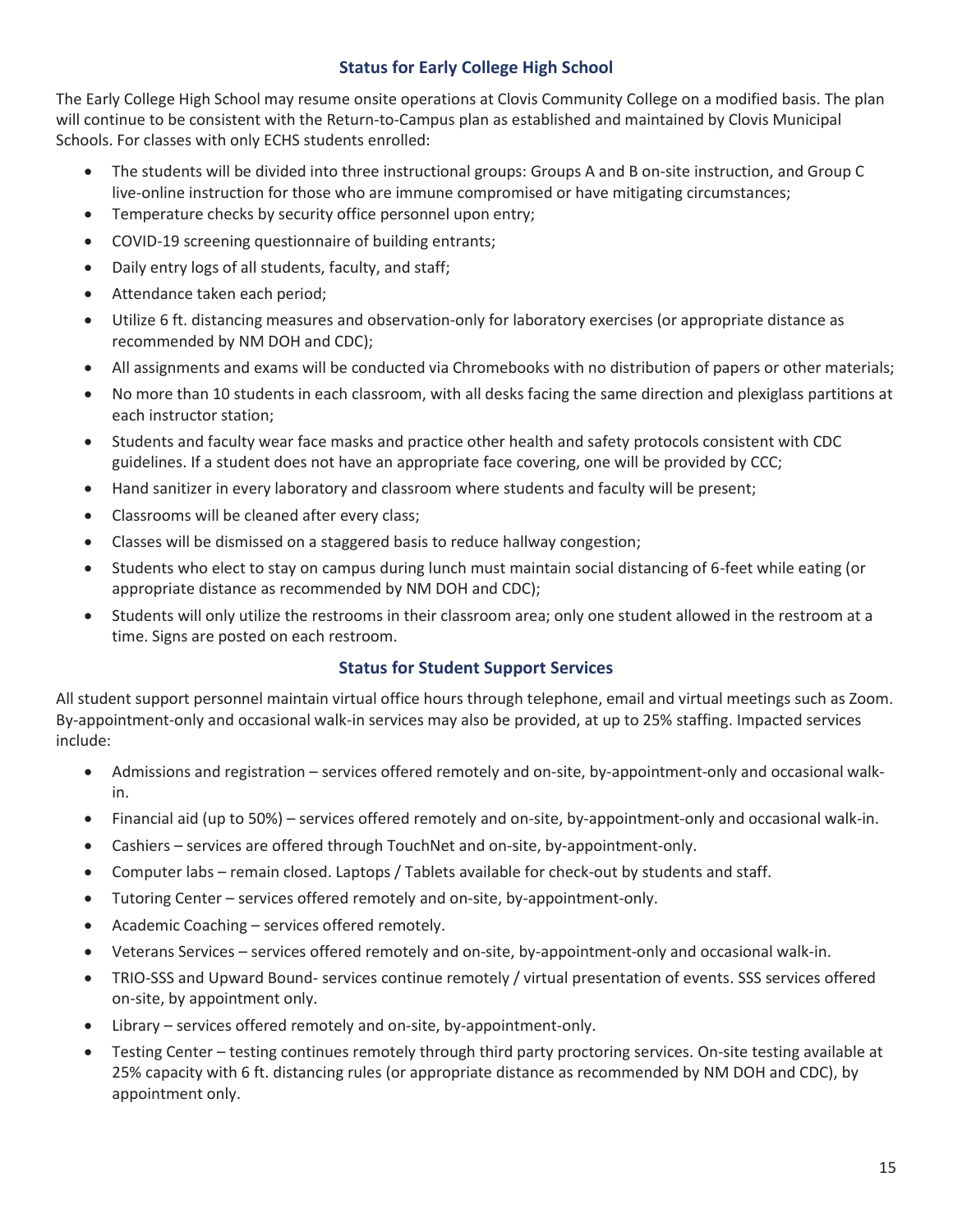#### **Status for Third Parties**

- Guests are only allowed on campus by-appointment.
- Limited events are held on campus; alternative virtual events created where feasible.
	- o Any event must have full administrative approval.
	- o 6-ft social distancing and other CDC and NMDOH health and safety protocols must be followed.
	- o Daily entry logs of all persons must be maintained.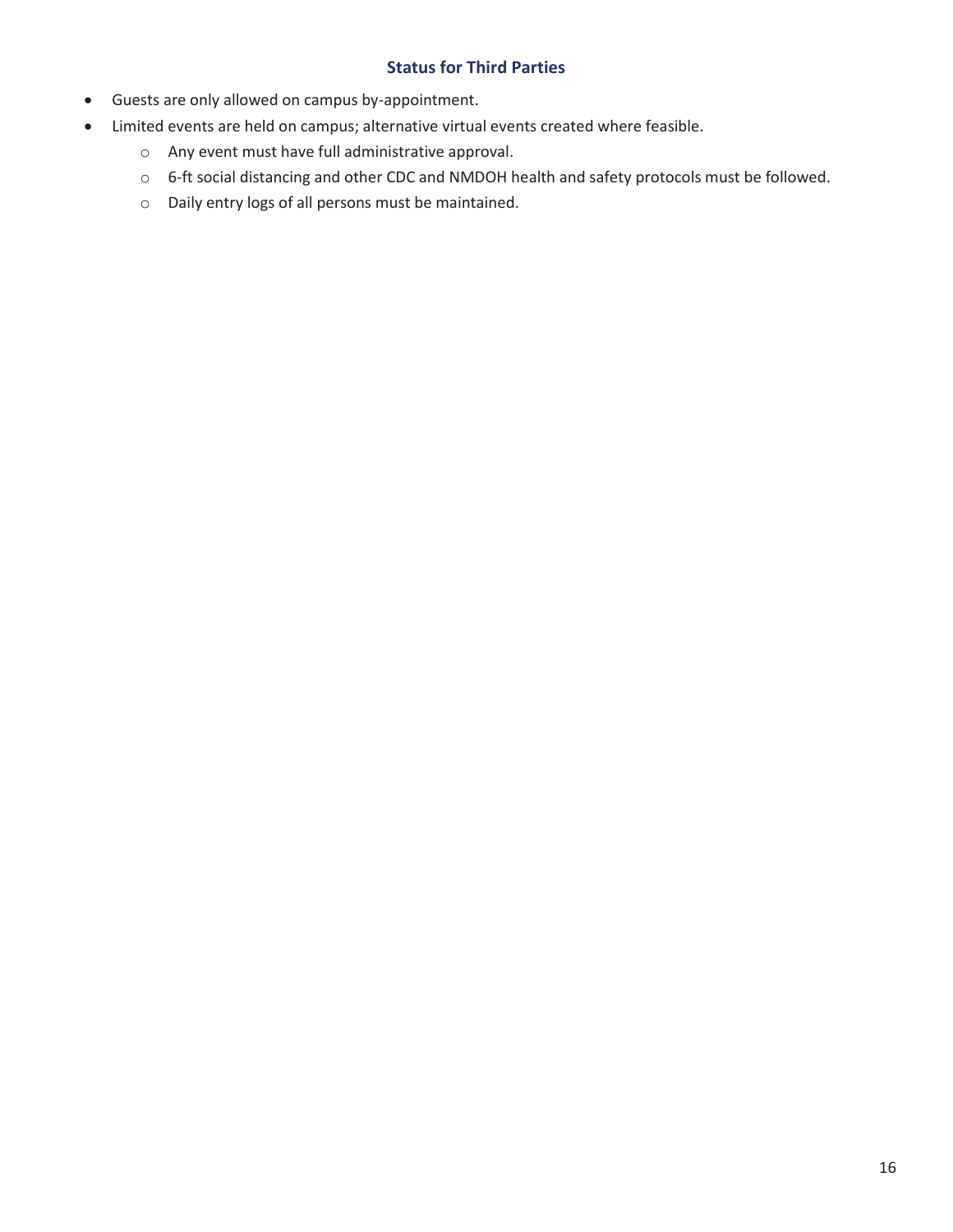# **PHASE 2: GREEN**

#### **Status for Employees**

During Phase 2, essential employees and additional staffing are allowed on campus (not to exceed NM authority capacity guidance) with all health and safety precautions in place, including:

- social distancing of at least 6 feet (or appropriate distance as recommended by NM DOH and CDC),
- personal hygiene including regular hand washing and avoiding touching face,
- x utilization of cloth masks at all times when not alone in a closed office if not fully vaccinated against COVID-19,
- COVID-19 screening questionnaire of building entrants,
- temperature checks by security office personnel upon entry, and
- daily entry logs of all personnel.

All full-time remote employees are expected to work during normal business hours of 8am – 5pm, where possible. Any changes or alternations to these schedules are to be approved by the supervisor.

Vulnerable employees and those with underlying health conditions that put them at an increased risk of serious illness after contracting COVID-19 will work closely with their supervisors and HR to determine when is the safest time for them to return to on-campus work. Employees who have other concerns about returning to on-campus work such as school and daycare closings can discuss these concerns with their supervisors and HR.

All out of state travel will follow current NM DOH and Governor's guidance.

Employees who display symptoms of COVID-19 or come into contact with those who have been diagnosed with COVID-19 are instructed to follow the NMDOH guidelines regarding testing and isolation. More information is provided in the "Protecting Your Health" section of this document.

#### **Status for Operations**

The CCC snack bar may re-open to follow occupancy guidelines as established by the current Public Health Order. The campus bookstore is open from 8am – 5pm, daily. All students much enter and exit through designated routes with mandatory face masks and temperature checks upon entry.

Human Resources personnel will:

• Continue Phase 1 actions as needed.

The Physical Plant will:

- Continue Phase 1 actions as needed.
- Assist with classroom room arrangements to ensure 6 ft. spacing in all classrooms for Phase 3 preparation (or appropriate distance as recommended by NM DOH and CDC).
- Complete enhanced COVID Safe facilities updates, including: installation of bottle-fill water fountains throughout the campus; complete installation of hand sanitizers, strategically located in all classrooms and throughout the campus; order additional face masks, hand sanitizer, and cleaning supplies as needed to prepare for continued re-opening.

The Security Office will:

- x Ensure campus security and limit access through the front entrance and HPE entrance of the main building and single-point entries of other campus buildings.
- x Monitor entrances, logging all entries into campus buildings, checking temperatures, and ensuring utilization of face masks.
- Continue to monitor traffic flow through buildings. Implement alternative routing opportunities to avoid "bottle neck" areas. Develop visual ways to route students and employees that enforce 6 ft. distancing on campus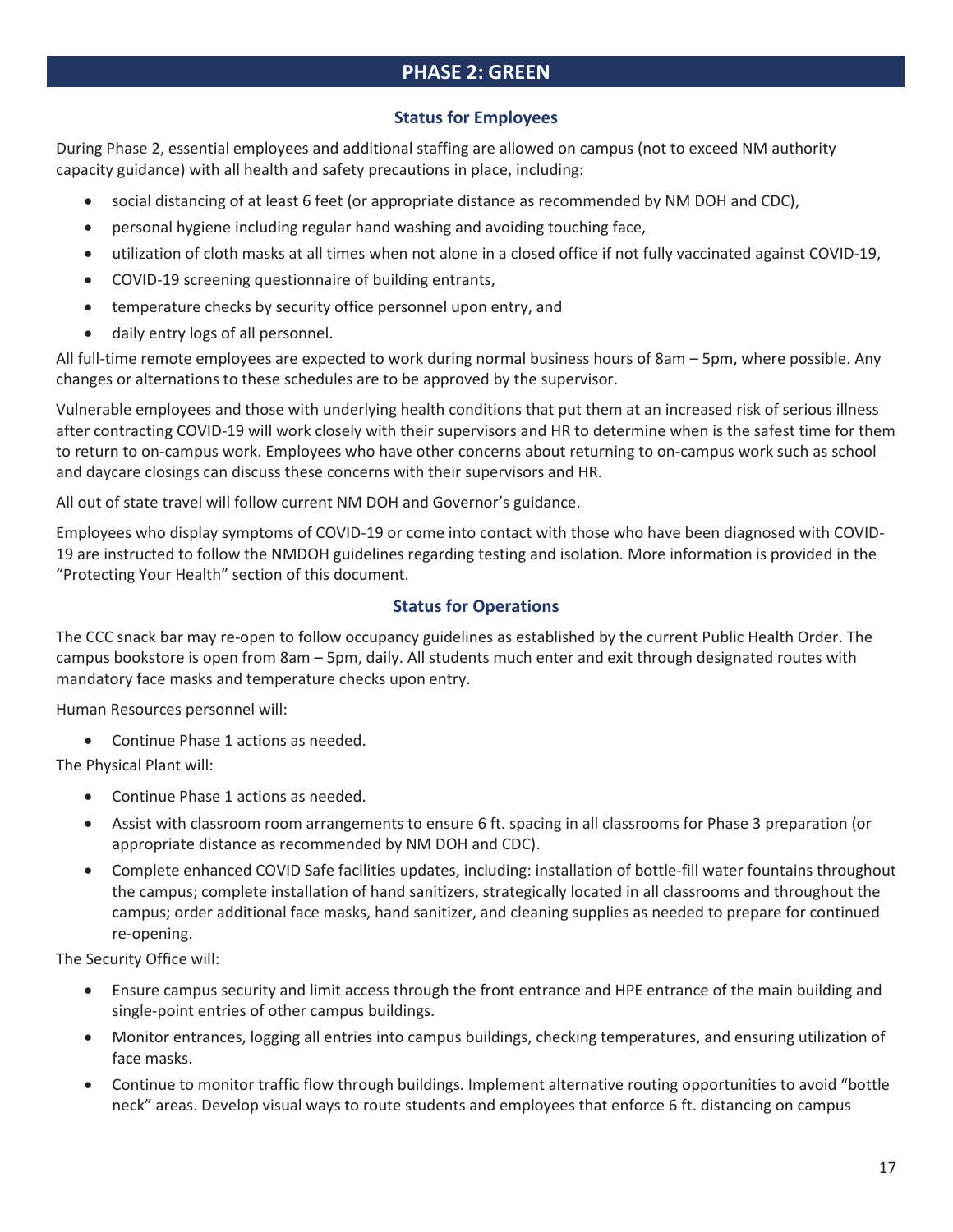grounds (or appropriate distance as recommended by NM DOH and CDC), inside and outside of buildings. Work with maintenance and institutional advancement as needed.

Information Technology will:

- Continue to support all faculty moving and conducting courses in an online environment.
- Identify training needs and facilitate virtual training for faculty and staff to successfully work in a remote environment.
- Support utilization of virtual conferencing capabilities.
- Support virtual desktop and telephone capabilities for remote services access.
- Continue to develop plan for enhanced virtual classroom participation in Phase 3 for simultaneous on-site and virtual students.

Health and Fitness Center:

- Consistent with current Governor and NMDOH guidelines, the Health and Fitness Center will follow all operational occupancy limits (up to 50% capacity) and requirements for social distancing. Consistent with NM Public Health Guidance, masks shall not be required while exercising.
- All equipment will be sanitized between users.
- Security will monitor the entrance, logging all entries into the facility, and conducting temperature checks.
- No high-contact (group) sports will be permitted in the facility.

#### **Status for General Courses**

Theory / lecture learning continues to be offered in an online format where feasible. Classes resume in face-to-face, hybrid and mixed modality formats. Face-to-face formats will include reduced capacity in classrooms to ensure appropriate social distancing. *Hybrid* instruction refers to instruction including a predefined schedule of face-to-face and distance components. *Mixed modality* instruction refers to a flexible instructional style incorporating synchronous faceto-face and virtual attendance.

Students allowed on-campus with the following restrictions:

- Follow all social distancing and maximum group protocols as established by NM authorities.
- x Hybrid and mixed modality students who are off-site will complete synchronous instruction in a virtual format.
- All testing will be proctored for off-site students.

#### **Status for Specialty Courses**

Conduct high priority hands-on credit laboratories under the following conditions:

- Complete hands-on and laboratory coursework.
- Off campus learning (clinical, internships, practicums, etc.) can be conducted in collaboration with industry partners if the health and safety of students can be realized to the satisfaction of both CCC and the industry partner.
- Develop and maintain a plan for students who are at increased risk of serious illness after contracting the Coronavirus such as additional protective equipment or supervision.
- x Utilize 6 ft. distancing measures and limited groupings in classrooms and laboratory / simulation spaces (or appropriate distance as recommended by NM DOH and CDC).
- Students and faculty wear face masks and practice other health and safety protocols appropriate to Phase I, consistent with CDC guidelines. If a student does not have an appropriate face covering, one will be provided.
- Hand sanitizer in every laboratory and classroom where students and faculty will be present.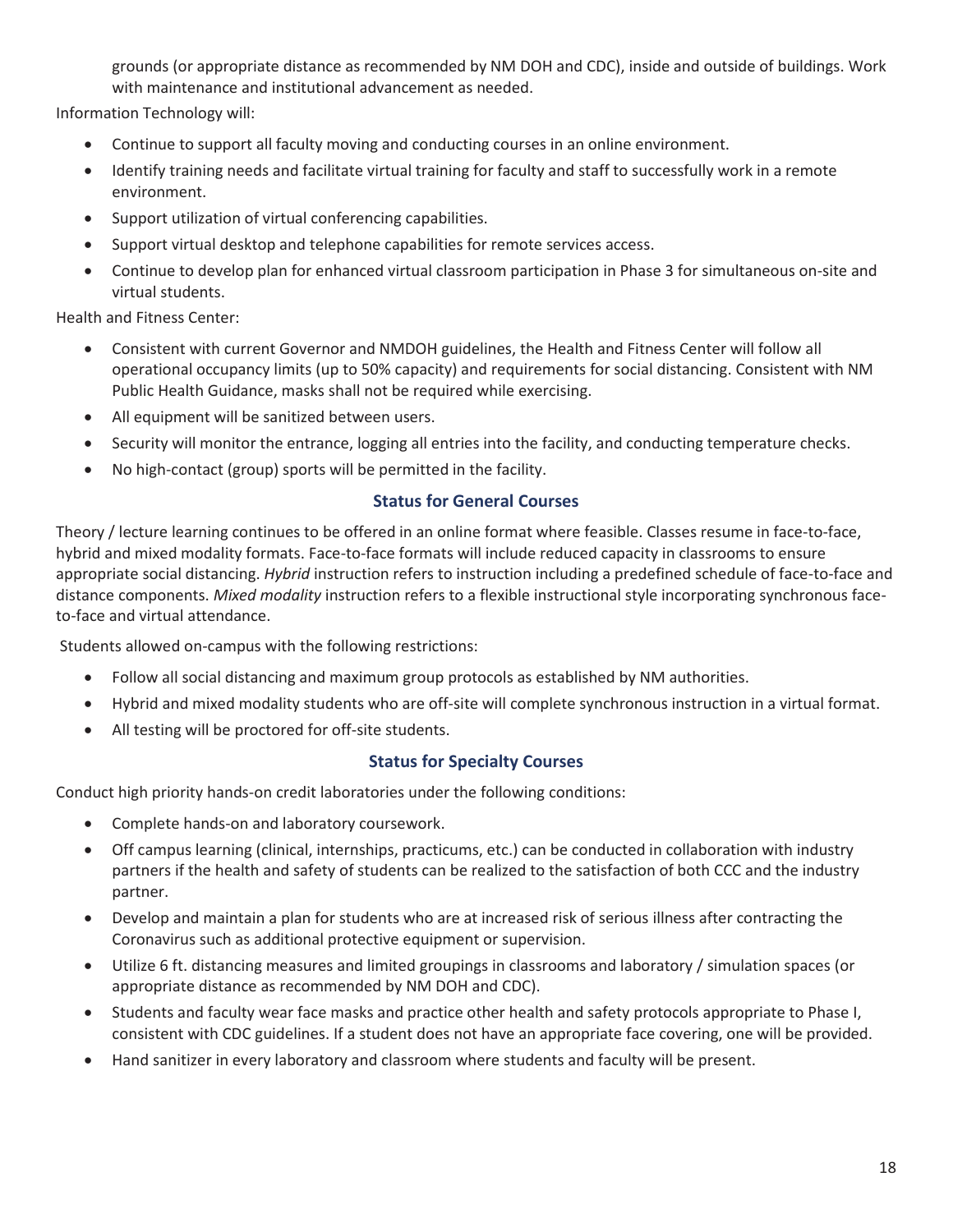#### **Status for Early College High School**

The Early College High School may resume onsite operations at Clovis Community College on a modified basis. The plan will continue to be consistent with the Return-to-Campus plan as established and maintained by Clovis Municipal Schools. For classes with only ECHS students enrolled:

- The students will be divided into three instructional groups: Groups A and B on-site instruction, and Group C live-online instruction for those who are immune compromised or have mitigating circumstances;
- Temperature checks by security office personnel upon entry;
- COVID-19 screening questionnaire of building entrants;
- Daily entry logs of all students, faculty, and staff;
- Attendance taken each period;
- Utilize 6 ft. distancing measures and observation-only for laboratory exercises (or appropriate distance as recommended by NM DOH and CDC);
- All assignments and exams will be conducted via Chromebooks with no distribution of papers or other materials;
- No more than 10 students in each classroom, with all desks facing the same direction and plexiglass partitions at each instructor station;
- Students and faculty wear face masks and practice other health and safety protocols consistent with CDC guidelines. If a student does not have an appropriate face covering, one will be provided by CCC;
- Hand sanitizer in every laboratory and classroom where students and faculty will be present;
- Classrooms will be cleaned after every class;
- Classes will be dismissed on a staggered basis to reduce hallway congestion;
- Students who elect to stay on campus during lunch must maintain social distancing of 6-feet while eating (or appropriate distance as recommended by NM DOH and CDC);
- Students will only utilize the restrooms in their classroom area; only one student allowed in the restroom at a time. Signs are posted on each restroom.

#### **Status for Student Support Services**

All student support personnel maintain a rotating virtual and on-site presence. Meetings with students occur on a byappointment-only basis with occasional walk-ins as availability allows. This includes: Admissions and Registration, Cashiers, Tutoring Center, Academic Coaching, Veterans Services, TRIO Student Support Services and Upward Bound, Library, and Testing Center.

The computer lab will continue to offer laptops and tablets for student and staff check-out on an as-needed basis.

#### **Status for Third Parties**

- Guests are only allowed on campus by-appointment.
- Limited events are held on campus; alternative virtual events created where feasible.
	- o Any event must have full administrative approval.
	- $\circ$  6-ft. social distancing (or appropriate distance as recommended by NM DOH and CDC), maximum group size, and other CDC and NMDOH health and safety protocols must be followed.
	- o Daily entry logs of all persons must be maintained.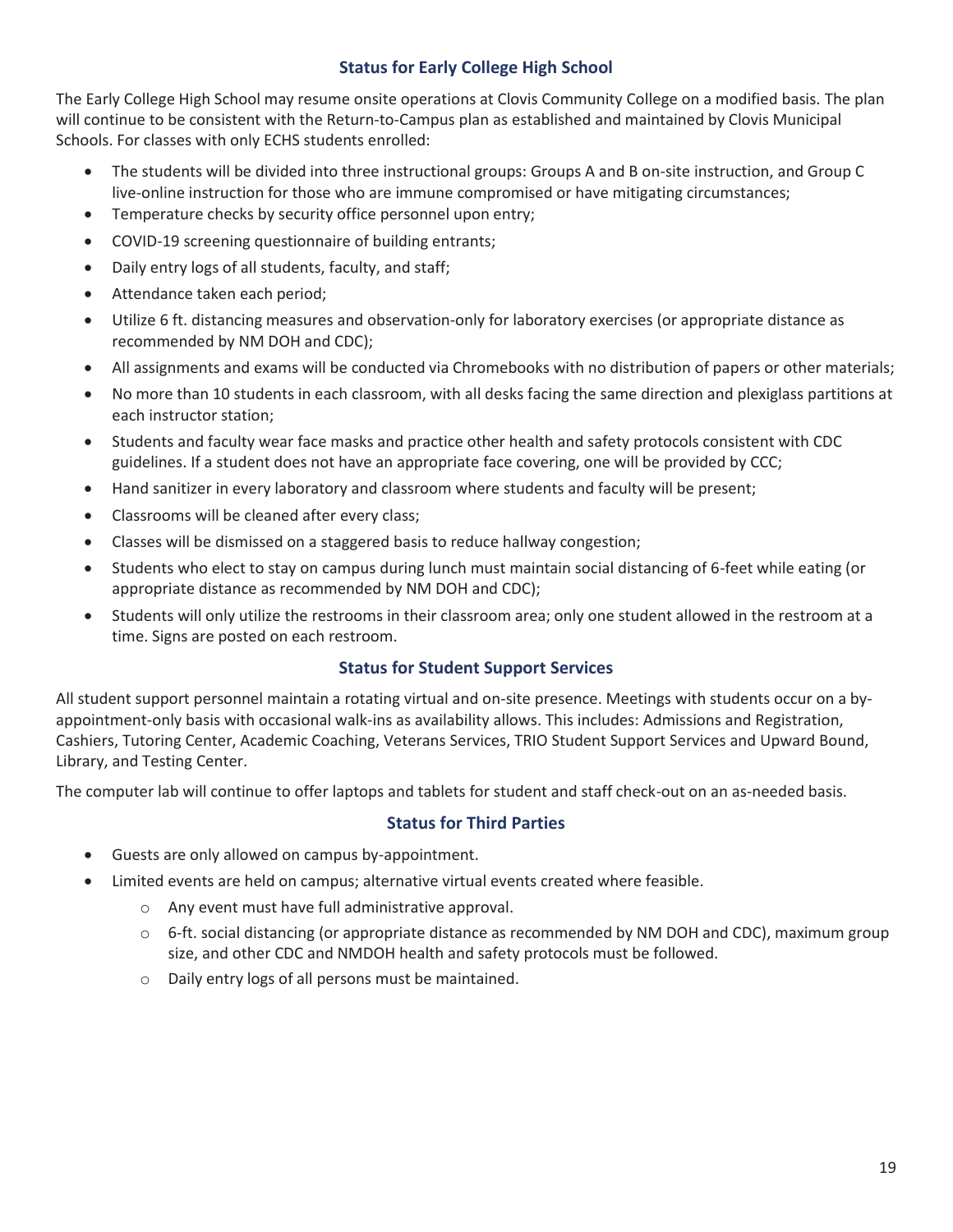# **PHASE 3: TURQUOISE**

#### **Status for Employees**

During Phase 3, essential employees and additional staffing are allowed on campus (not to exceed NM authority capacity guidance) with all health and safety precautions in place, including:

- social distancing of at least 6 feet (or appropriate distance as recommended by NM DOH and CDC),
- utilization of cloth masks at all times when not alone in a closed office if not fully vaccinated against COVID-19,
- temperature checks by security office personnel upon entry,
- COVID-19 screening questionnaire of building entrants, and
- daily entry logs of all personnel.

All full-time remote employees are expected to work during normal business hours of 8am – 5pm, where possible. Any changes or alternations to these schedules are to be approved by the supervisor.

Vulnerable employees and those with underlying health conditions that put them at an increased risk of serious illness after contracting COVID-19 will work closely with their supervisors and HR to determine when is the safest time for them to return to on-campus work. Employees who have other concerns about returning to on-campus work such as school and daycare closings can discuss these concerns with their supervisors and HR.

All out of state travel is cancelled; in-state travel is permitted as needed and must be approved by administrator.

Employees who display symptoms of COVID-19 or come into contact with those who have been diagnosed with COVID-19 are instructed to follow the NMDOH guidelines regarding testing and isolation. More information is provided in the "Protecting Your Health" section of this document.

#### **Status for Operations**

The CCC snack bar and campus bookstore may open for operation, daily. The Snack Bar will follow the current Public Health directives regarding occupancy. All students must enter and exit through designated routes with mandatory face masks and temperature checks upon entry.

The Health and Fitness Center is open on a limited basis with all security health and safety protocols in place including 6 ft. distancing and maximum group occupancies in place (or appropriate distance as recommended by NM DOH and CDC). Routine cleaning of all equipment occurs between users. High-risk recreation sports will follow NM Governor and NMDOH guidelines.

Human Resources personnel will:

• Continue Phase 2 actions as needed.

The Physical Plant will:

- Continue Phase 2 actions as needed.
- Assist with classroom room arrangements to align with student spacing restrictions as established by NM authorities.

The Security Office will:

- x Expand monitored main-building campus entrances as staffing capacity permits. Log all entries into campus buildings, conduct temperature checks, and ensure utilization of face masks.
- Implement alternative routing opportunities to avoid "bottle neck" areas. Implement visual ways to route students and employees that enforce distancing on campus grounds as permitted by NM authorities, inside and outside of buildings. Collaborate with maintenance and institutional advancement as needed.

Information Technology will: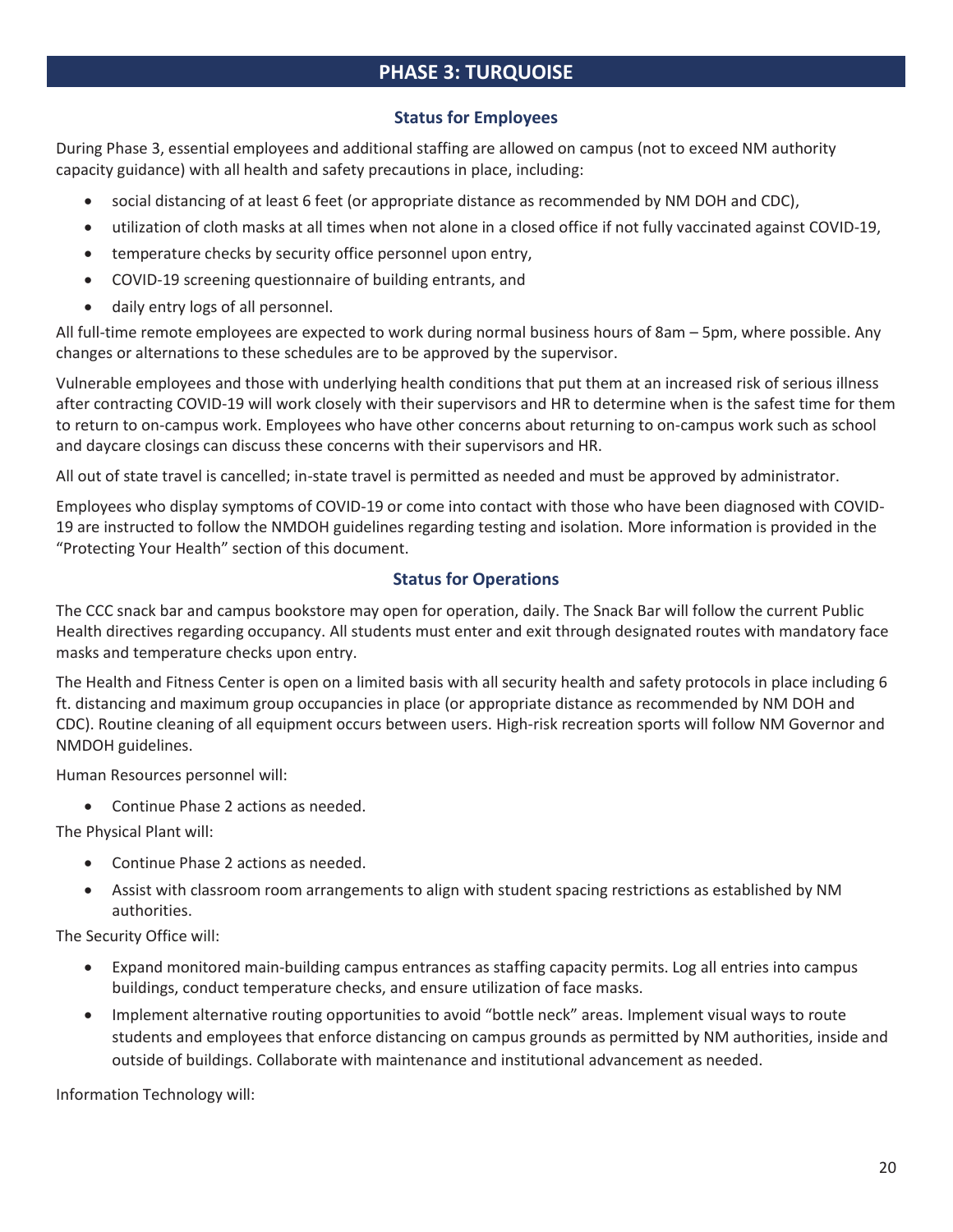- Continue to support all faculty moving and conducting courses in an online / hybrid / mixed modality environment.
- Identify training needs and facilitate virtual training for faculty and staff to successfully work in a remote environment.
- Support utilization of virtual conferencing capabilities.
- Support virtual desktop and telephone capabilities for remote services access.
- Implement plan for enhanced virtual classroom participation for simultaneous on-site and virtual students.

#### **Status for General Courses**

Theory / lecture learning continues to be offered in an online format where feasible. Classes resume in face-to-face, hybrid and mixed modality formats. Face-to-face formats will include reduced capacity in classrooms to ensure appropriate social distancing. *Hybrid* instruction refers to instruction including a predefined schedule of face-to-face and distance components. *Mixed modality* instruction refers to a flexible instructional style incorporating synchronous faceto-face and virtual attendance.

Students allowed on-campus with the following restrictions:

- Follow all social distancing and maximum group protocols as established by NM authorities.
- x Hybrid and mixed modality students who are off-site will complete synchronous instruction in a virtual format.
- All testing will be proctored for off-site students.

#### **Status for Specialty Courses**

Conduct high priority hands-on credit laboratories under the following conditions:

- Complete hands-on and laboratory coursework.
- Off campus learning (clinical, internships, practicums, etc.) can be conducted in collaboration with industry partners if the health and safety of students can be realized to the satisfaction of both CCC and the industry partner.
- Develop a plan for students who are at increased risk of serious illness after contracting the Coronavirus such as additional protective equipment or supervision.
- Utilize distancing measures to align with student spacing restrictions authorities in classrooms and laboratory / simulation spaces as established by NM.
- Students and faculty wear face masks and practice other health and safety protocols appropriate to Phase I, consistent with CDC guidelines. If a student does not have an appropriate face covering, one will be provided by CCC.
- Hand sanitizer in every laboratory and classroom where students and faculty will be present.

#### **Status for Student Support Services**

All student support personnel maintain normal office hours. This includes: Admissions and Registration, Cashiers, Tutoring Center, Academic Coaching, Veterans Services, TRIO SSS and Upward Bound, Library, and Testing Center.

Computer labs are available for student-use with distancing requirements and other health and safety protocols in place to align with student spacing restrictions as established by NM authorities. Routine cleaning of all computer equipment will take place between users.

#### **Status for Third Parties**

Limited events are held on campus; alternative virtual events created where feasible.

- Any event must have full administrative approval.
- 6-ft social distancing (or appropriate distance as recommended by NM DOH and CDC) and other CDC and NMDOH health and safety protocols must be followed.
- Daily entry logs of all persons must be maintained.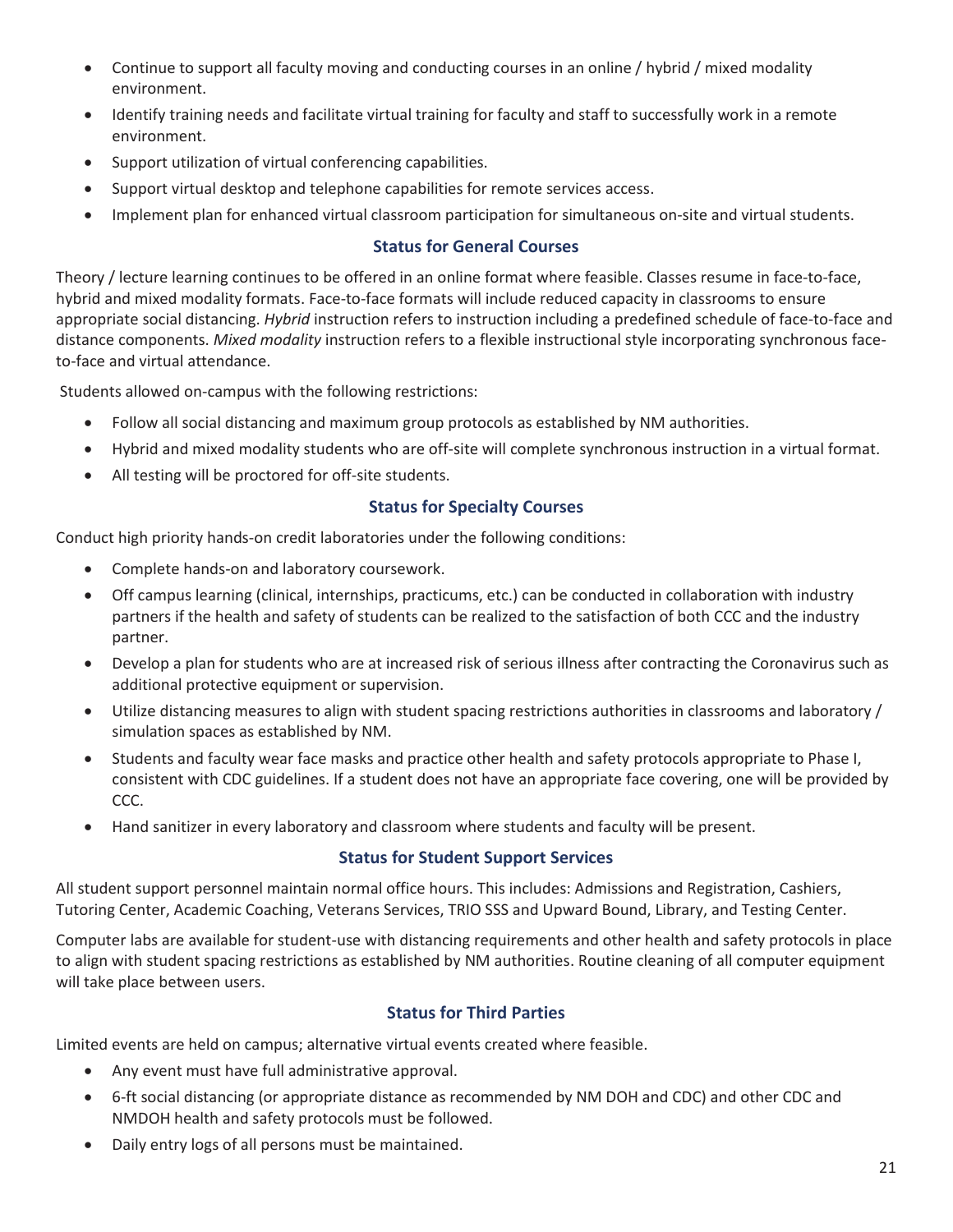# **PHASE 4: BEYOND TURQUOISE**

#### **Status for Employees**

During Phase 4, all employees and additional staffing are allowed on campus (not to exceed NM authority capacity guidance) with all health and safety precautions in place, including:

- social distancing as per NMDOH guidelines and the CDC guidelines for higher education institutions,
- utilization of cloth masks as per NMDOH guidelines and the CDC guidelines for higher education institutions,
- x consideration will be given to the current COVID-19 variant transmission status in our local area in determining masking and distancing requirements.

Vulnerable employees and those with underlying health conditions that put them at an increased risk of serious illness after contracting COVID-19 will work closely with their supervisors and HR to determine when is the safest time for them to return to on-campus work. Employees who have other concerns about returning to on-campus can discuss these concerns with their supervisors and HR. All full-time remote employees are expected to work during normal business hours of 8am – 5pm, where possible. Any changes or alternations to these schedules are to be approved by the supervisor.

Employees who display symptoms of COVID-19 or come into contact with those who have been diagnosed with COVID-19 are instructed to follow the NMDOH guidelines regarding testing and isolation. More information is provided in the "Protecting Your Health" section of this document.

#### **Status for Operations**

The CCC snack bar and campus bookstore may open for operation, daily. The Snack Bar will follow the current Public Health directives regarding occupancy.

The Health and Fitness Center is open with all NM DOH occupancy directives in place. Routine cleaning of all equipment occurs between users. High-risk recreation sports will follow NM Governor and NMDOH guidelines.

#### **Status for General Courses**

Classes resume in face-to-face, hybrid and mixed modality formats.

Students allowed on-campus with the following restrictions:

- Follow all social distancing and maximum group protocols as established by NM authorities and the CDC.
- x Hybrid and mixed modality students who are off-site will complete synchronous instruction in a virtual format.
- All testing will be proctored for off-site students.

#### **Status for Specialty Courses**

Conduct high priority hands-on credit laboratories under the following conditions:

- Complete hands-on and laboratory coursework.
- Off campus learning (clinical, internships, practicums, etc.) can be conducted in collaboration with industry partners.
- Develop a plan for students who are at increased risk of serious illness after contracting the Coronavirus such as additional protective equipment or supervision.
- Hand sanitizer in every laboratory and classroom where students and faculty will be present.

#### **Status for Student Support Services**

All student support personnel maintain regular schedules.

Computer labs are available for student-use with health and safety protocols in place. Routine cleaning of all computer equipment will take place between users.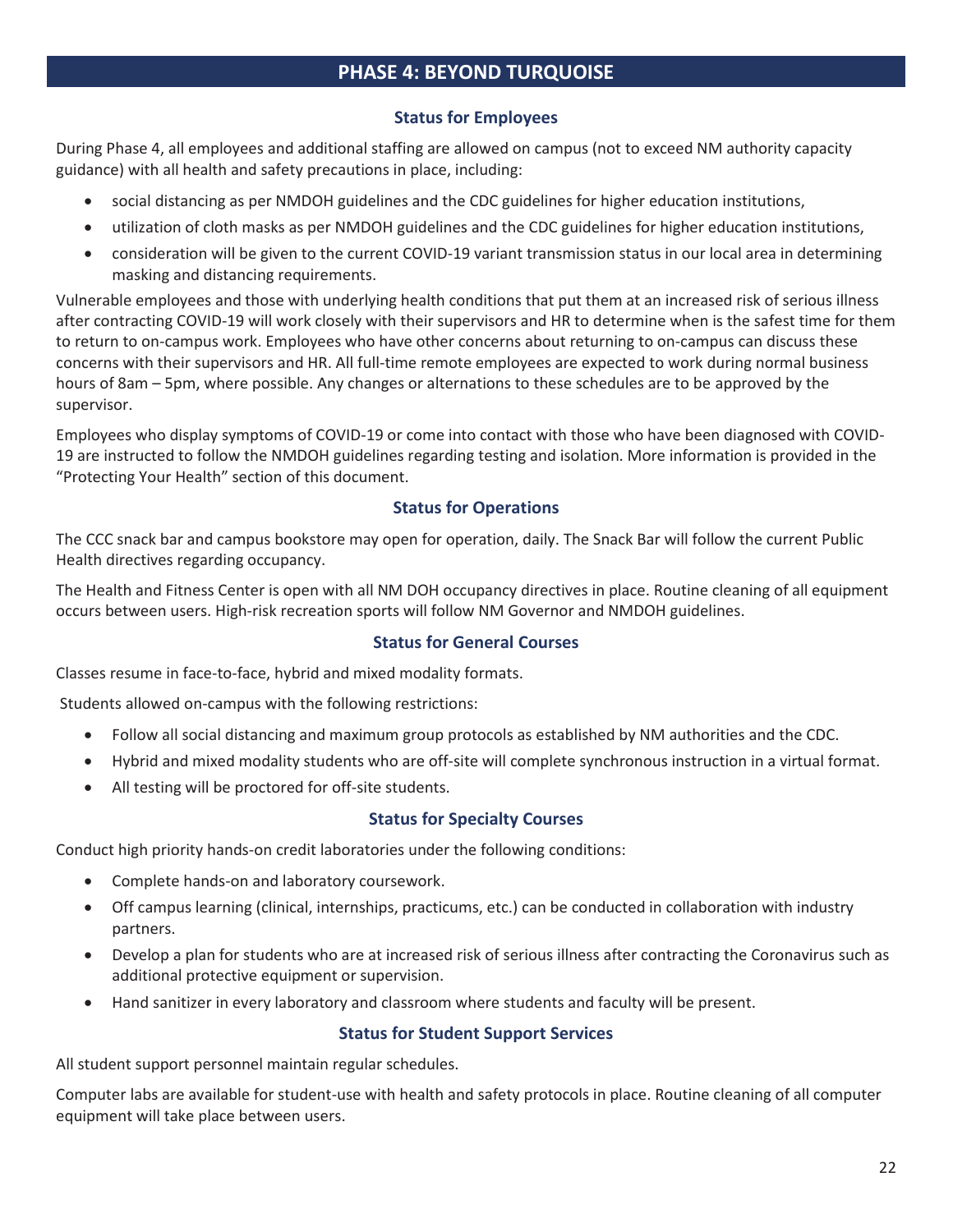# **Status for Third Parties**

x Events are held on campus; alternative virtual events created where necessary.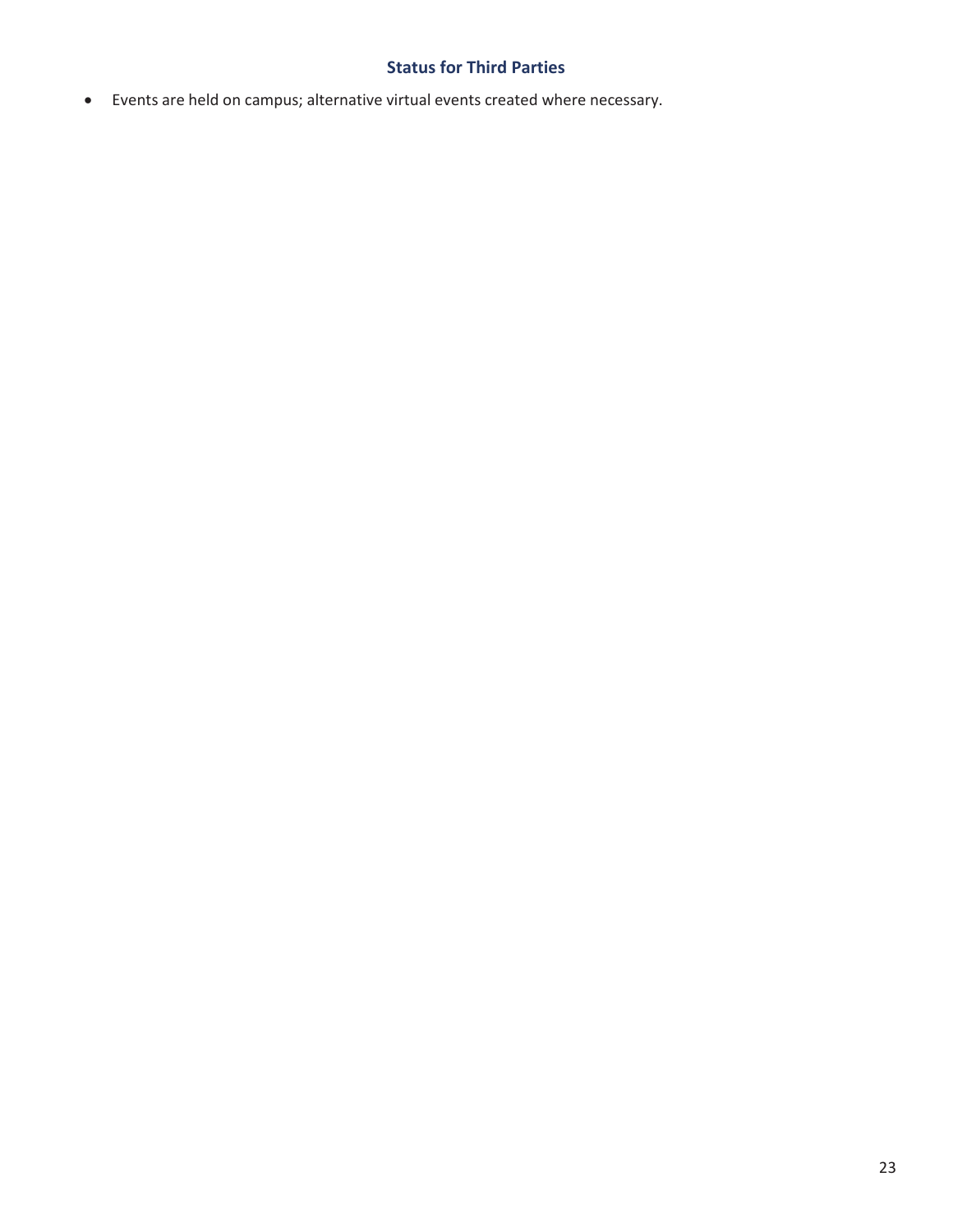# **PROTECTING YOUR HEALTH AND SAFETY**

#### **Monitoring COVID-19 Re-opening Transitions on Faculty, Staff and Students**

Clovis Community College is dedicated to ensuring our employees and students continue to find success in their work and educational endeavors; therefore, the following plan will be utilized to monitor the impact the previously outlined Phase transitions have on our employees and students. Particular attention will be given to ensuring equity and access for all instruction and services for all employees and students.

- All supervisors will conduct routine status-checks with their employees, inquiring as to success of current work status and any obstacles experienced due to current Phase. This status-check can be performed formally or informally. Any significant challenges should be addressed with the appropriate supervisory administrator to determine the best course of action toward resolution. Identified challenges will be documented and analyzed to identify potential trends and develop larger-scale mitigation measures.
- In anticipation of an impending Phase transition, supervisors will contact all direct reports to discuss the transition and its potential impact on each employee's responsibilities. Any significant challenges should be addressed with the appropriate supervisory administrator to determine the best course of action toward resolution. Identified challenges will be documented and analyzed to identify potential trends and develop larger-scale mitigation measures.
- x Throughout Phases 1-3, CCC faculty will conduct regular status-checks with students, either formally or informally, documenting any noted challenges in the Starfish Early Alert system for follow-up by appropriate student support personnel.
- At least once each semester, CCC will conduct a survey of all students currently enrolled in face-to-face, mixedmodality, and/or hybrid courses to identify challenges students may be facing with the current Phase of reentry. Steps will be taken to mitigate challenges where possible.
- CCC will work with the NM Department of Health to identify possibilities for hosting vaccination clinics and information sharing events, utilizing CDC and NM DOH guidance for planning vaccination clinics. Information regarding these events will be conducted via social media, email, and other campus messaging avenues. Campus administration will work with student groups to promote vaccination efforts.

#### **COVID-19 Employee Positive Test Response**

In the event that an employee reports symptoms of COVID-19, the supervisor and the Human Resources Office should be notified. The employee will be asked to immediately leave campus and encouraged to seek medical attention. It is the responsibility of the health care provider to determine when a viral test for COVID-19 is appropriate. Symptomatic individuals are encouraged to follow CDC guidance for self-care and to watch for emergency symptoms. If these symptoms are observed, emergency medical care should be sought.

Clovis Community College will work with our PRMC, RGH, and NM Public Health partners to perform rapid response testing for employees and students in the event of a COVID-19 exposure on campus. Priority will be given for individuals currently experiencing symptoms of COVID-19. Results are expected to be returned within 72-hours when possible.

In the event that an employee tests positive for COVID-19, the HR Office should be immediately notified, and the employee will be asked to immediately begin self-isolation, consistent with current NM Department of Health (NM DOH) and Center for Disease Control (CDC) guidance. The employee's immediate work area will be thoroughly disinfected. The NM Department of Health will be contacted to begin contact tracing efforts. Contact tracing will be conducted and those with possible exposure will be informed of the possible exposure, but confidentiality will be maintained as required by the Americans with Disabilities Act (ADA). CCC's Security Office (freddie.salazar@clovis.edu, 575-769-4143) and Human Resources Office (hrs@clovis.edu, 575-769-4033) will work with the local Public Health department officials to determine which individuals may have had close contact with the employee with COVID-19 and who may need to take additional precautions, including exclusion from work and remaining at home. Those self-isolating should continue to monitor for symptoms.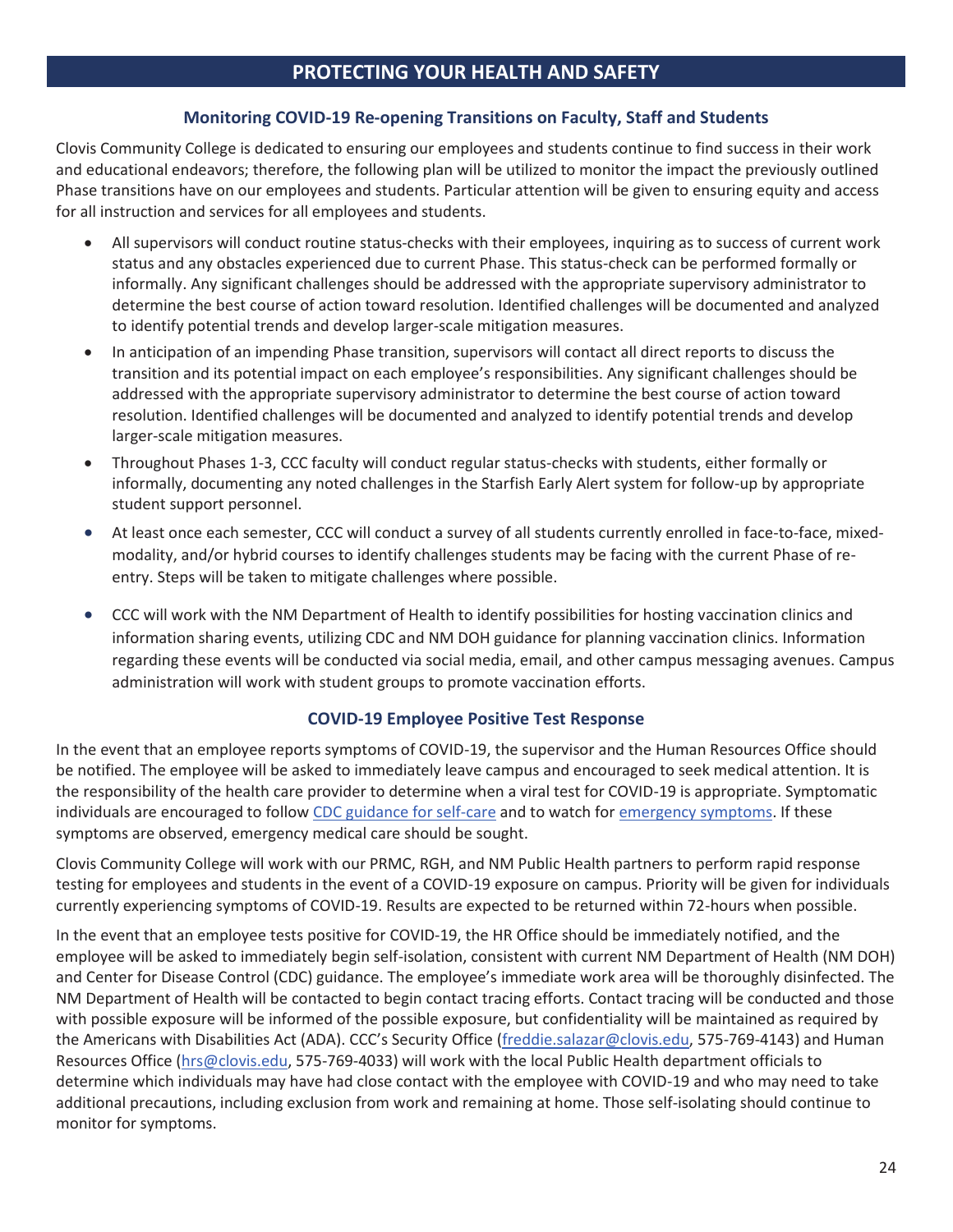In the event an employee has been in close contact to a positive COVID-19 case while on campus, that section of the class or immediate work area will immediately transition to a virtual environment for the duration of the self-isolation period. All impacted faculty, staff, and students will be expected to abide by the self-isolation protocols as established by the NM DOH, Public Health Department, and CDC guidance. Employees who have been fully vaccinated may voluntarily present their proof of vaccination to the Human Resources Office to receive an exemption from self-isolation. Following the CDC's latest guidance regarding the ability for COVID-19 transmission among even asymptomatic individuals, vaccinated individuals are strongly encouraged to complete a COVID-19 test 3-5 days after known exposure.

Following the requirements of the New Mexico Environment Department (NMED), higher education institutions, including Clovis Community College, will report positive employee cases as follows: Occupational Health and Safety Bureau, NM Environment Department (https://nmgov.force.com/rapidresponse/s/) and then forward the submission report to the Office of the Secretary, NM HED (NMHED.COVID@state.nm.us). The following information will be provided:

- Name and address of the higher education institution
- **•** Employer representative contact, email, and phone number
- Number of people employed and number of students enrolled at the higher education institution
- Number of individuals who tested positive
- Date each positive employee was tested
- $\bullet$  Date and time employer was notified of the positive test(s)
- Last date each positive employee was in the establishment
- Date each positive individual began to self-quarantine
- Identifier for the positive COVID-19 case(s)  $\rightarrow$  ex. "student," "faculty," or "staff member," excluding any Personally identifying information

Those instructed to work from home will be required to remote work where feasible. When remote work is not feasible, employees may qualify for up to 80 hours of paid sick leave under the Families First Coronavirus Response Act (FFCRA). Contact HR for more information.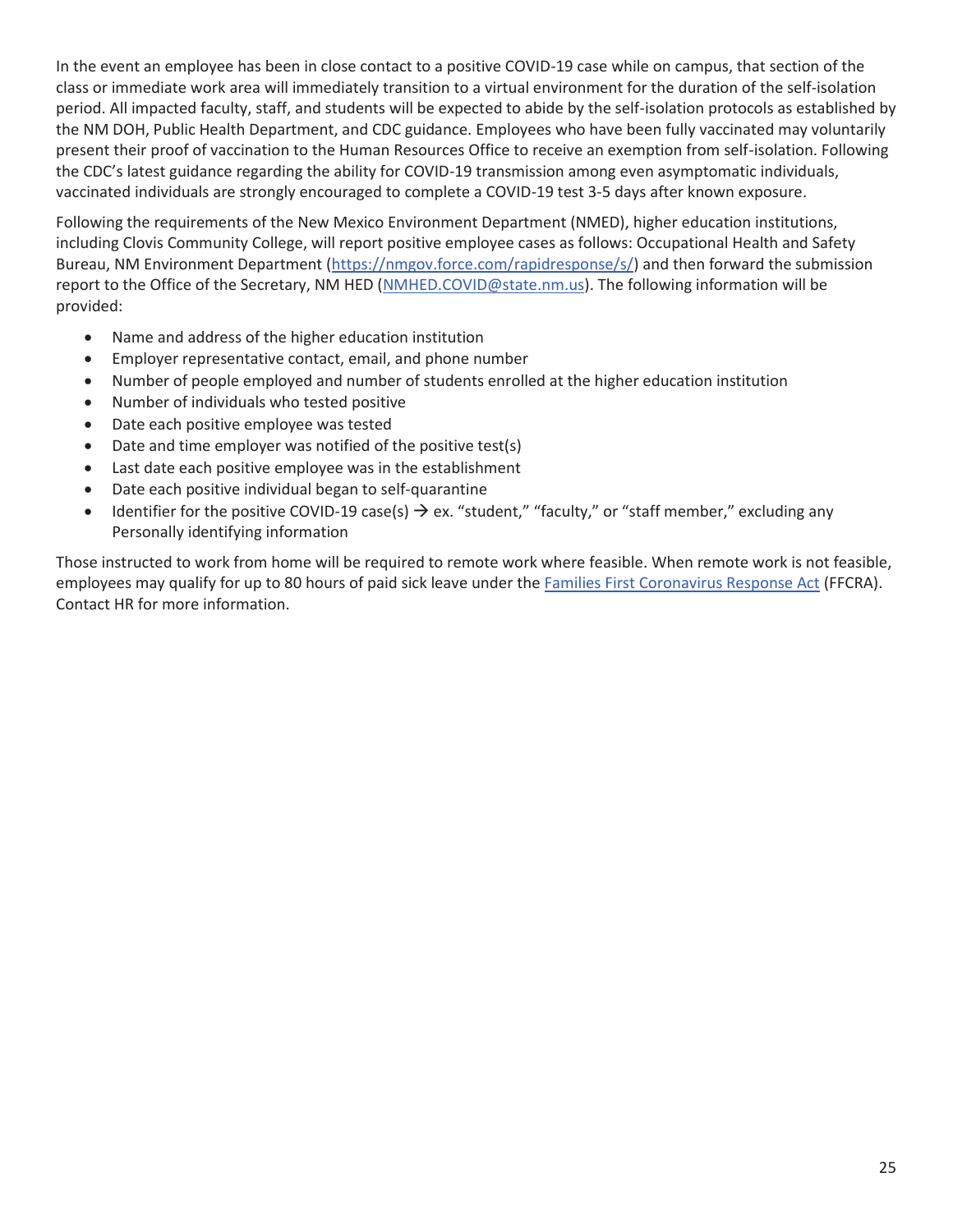#### **COVID-19 Student Positive Test Response**

In the event that a student reports symptoms of COVID-19, the instructor should direct the student to immediately leave campus and encourage the student to seek medical attention. It is the responsibility of the health care provider to determine when a viral test for COVID-19 is appropriate. Symptomatic individuals are encouraged to follow CDC guidance for self-care and to watch for emergency symptoms. If these symptoms are observed, emergency medical care should be sought.

Clovis Community College will work with our PRMC, RGH, and NM Public Health partners to perform rapid response testing for employees and students in the event of a COVID-19 exposure on campus. Priority will be given for individuals currently experiencing symptoms of COVID-19. Results are expected to be returned within 72-hours when possible.

In the event that a student tests positive for COVID-19, the students should notify the CCC Security Office and immediately begin self-isolation, consistent with current NM DOH and CDC guidance. Any classrooms or other spaces where the student is known to have been while symptomatic will be thoroughly disinfected. The NM Department of Health will be contacted to begin contact tracing efforts. Contact tracing will be conducted and those with possible exposure will be informed of the possible exposure, but confidentiality will be maintained as required by the ADA. CCC's Security Office (freddie.salazar@clovis.edu, 575-769-4143) and Human Resources Office (hrs@clovis.edu, 575-769-4033) will work with the local Public Health Department officials to determine which individuals may have had close contact with the student with COVID-19 and who may need to take additional precautions, including exclusion from on-campus classroom participation. Those self-isolating should continue to monitor for symptoms.

In the event a student has been in a class with close contact to a positive COVID-19 case while on campus, that section of the class will immediately transition to a virtual class for the duration of the self-isolation period. All participating faculty and students will be expected to abide by the self-isolation protocols as established by the NM DOH, Public Health Department, and CDC guidance. Dual Credit and ECHS Students who have been fully vaccinated may voluntarily present their proof of vaccination to the Dual Credit / ECHS Office to receive an exemption from self-isolation. All other fully vaccinated students may voluntarily present their proof of vaccination to the Admissions and Records Office to receive an exemption from self-isolation. Following the CDC's latest guidance regarding the ability for COVID-19 transmission among even asymptomatic individuals, vaccinated individuals are strongly encouraged to complete a COVID-19 test 3-5 days after known exposure.

Students required to self-isolate due to exposure must make arrangements with all instructors for continued class participation and assignment submission.

Following the requirements of the New Mexico Environment Department (NMED), higher education institutions, including Clovis Community College, will report positive student cases as follows: NM HED (NMHED.COVID@state.nm.us). The following information will be provided:

- Name and address of the higher education institution
- Employer representative contact, email, and phone number
- Number of people employed and number of students enrolled at the higher education institution
- Number of individuals who tested positive
- Identifier for the positive COVID-19 case(s)  $\rightarrow$  ex. "student," "faculty," or "staff member," excluding any Personally identifying information
- Date each positive individual began to self-quarantine

Those instructed to attend classes from home will have the opportunity to attend (a)synchronous class sessions or provided other accommodations where necessary. When remote class attendance is not feasible, the student should contact the instructor and Educational Services department for other accommodations as necessary.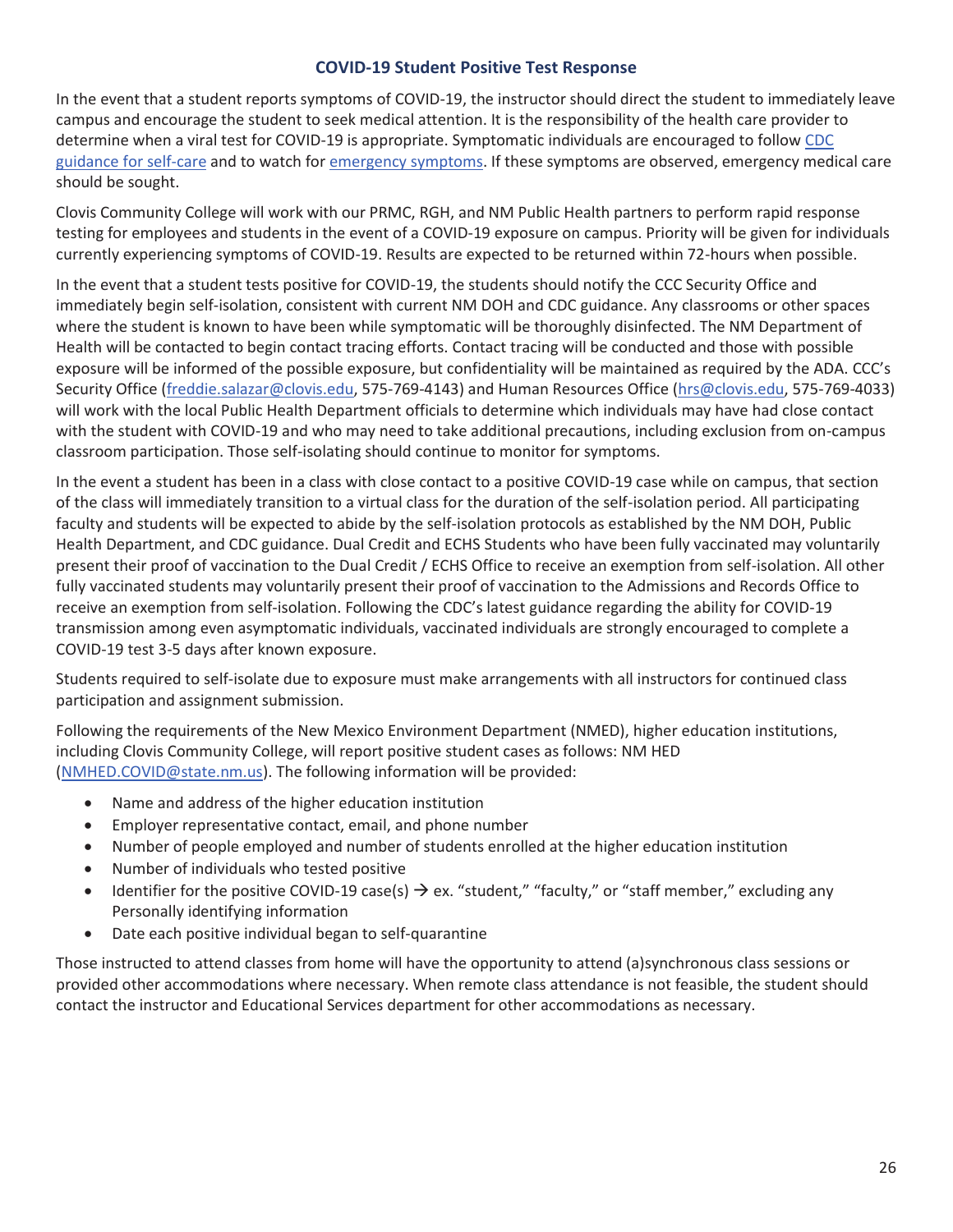#### **Clovis Community College Facilities Cleaning Schedule**

Consistent with NM Department of Health and CDC recommendations for colleges and universities, CCC is undertaking preventative cleaning measures to prevent the spread of COVID-19.

Key Definitions:

*Facilities* are buildings that are owned by CCC and are visited by the general public.

*Cleaning* refers to the removal of dirt and impurities, including germs, from surfaces to reduce the risk of spreading infection.

*Disinfecting* refers to using chemicals, for example EPA-registered disinfectants, to kill germs on surfaces to reduce the risk of spreading infection.

These enhanced cleaning and disinfection procedures include:

- Installation of hand sanitization stations throughout the campus to be regularly stocked.
- Increased frequency of cleaning and disinfecting of high touch surfaces such as door handles, public restrooms, handrails, and tables.
- Disinfecting plexiglass barrier shields once per shift.
- Use of skin protection and face mask during all sanitization procedures.
- Laundering of all cleaning cloths after each use.
- Practice good hand hygiene after cleaning including washing hands with soap and water for at least 20 seconds.
- Sanitizing all classroom desks, chairs, and other high touch surfaces after each use.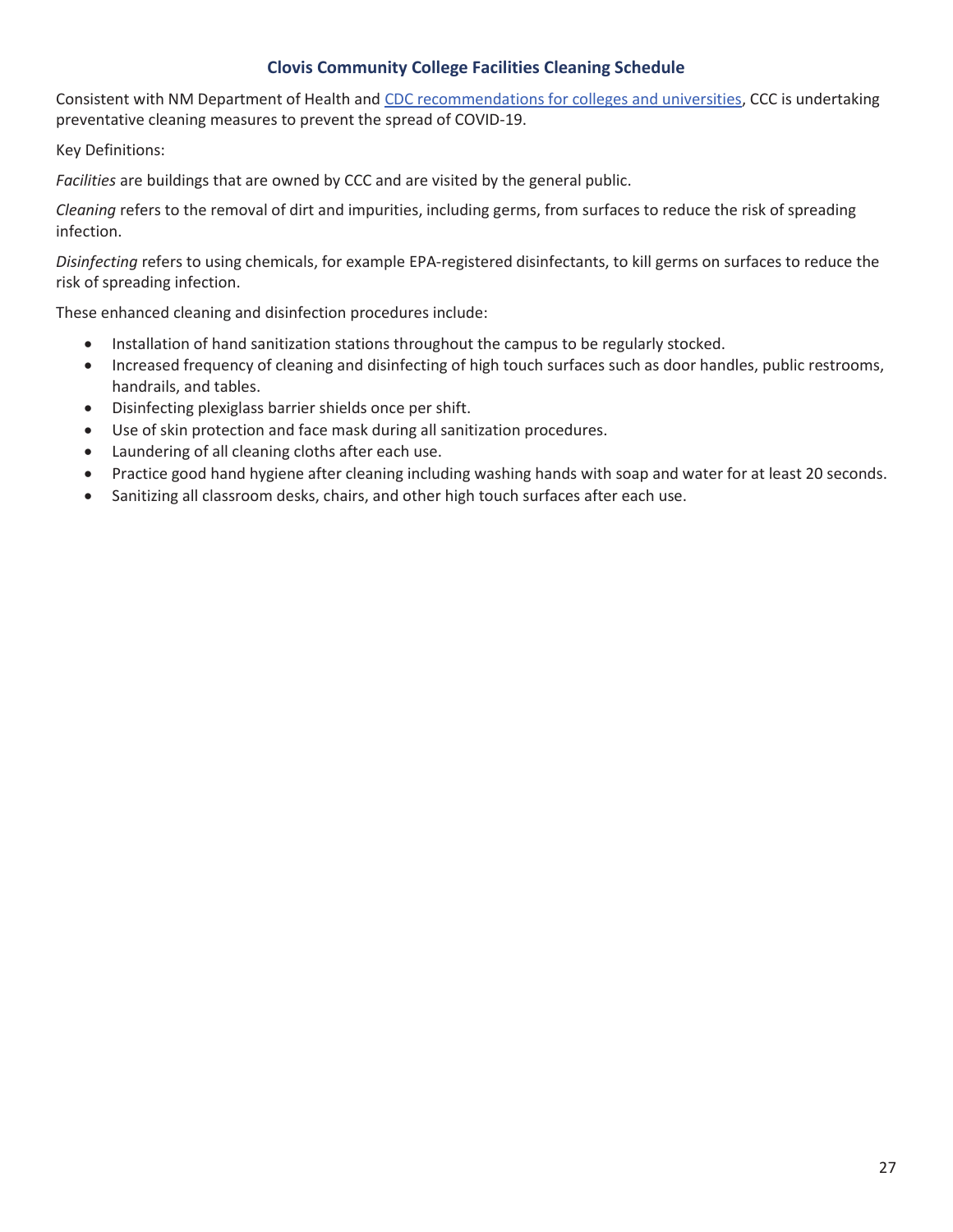#### **APPENDICES**

#### **New Mexico Department of Health and Governor's Guidance**

All Together New Mexico: COVID-Safe Practices for Individuals and Employees

Mass Gatherings FAQs

NM Governor's Executive Order 2020-12

NM Governor's Executive Order 2020-36 NM Governor's Executive Order 2020-37

NM Governor's Executive Order 2020-63 NM Governor's Executive Order 2021-006

NM DOH Public Health Order 3-13-2020

NM DOH Public Health Order 3-16-2020 NM DOH Public Health Order 3-19-2020

NM DOH Public Health Order 3-23-2020

NM DOH Public Health Order 3-25-2020

NM DOH Public Health Order 4-6-2020

NM DOH Public Health Order 4-11-2020

NM DOH Public Health Order 5-5-2020

NM DOH Public Health Order 5-15-2020

NM DOH Public Health Order 5-27-2020 NM DOH Public Health Order 6-1-2020 NM DOH Public Health Order 6-12-2020 NM DOH Public Health Order 6-15-2020 NM DOH Public Health Order 6-30-2020 NM DOH Public Health Order 7-13-2020 NM DOH Public Health Order 9-18-2020 NM DOH Public Health Order 11-13-2020 NM DOH Public Health Order 12-30-2021 NM DOH Public Health Order 3-15-2021 NM DOH Public Health Order 4-09-2021 NM DOH Public Health Order 4-23-2021 NM DOH Public Health Order 5-14-2021

NM Governor Press Release 6-18-2021

**New Mexico Higher Education Department: Reopening Campuses Guidance Documents**  Available upon request.

**New Mexico Public Education Department Reentry Guidance Documents** 

Available on the NMPED Website

**Other Information Resources** 

CDC Guidance for Self-Care CDC Recommendations for Colleges and Universities Families First Coronavirus Response Act NM Environment Department Emergency Amendment 8-7-2020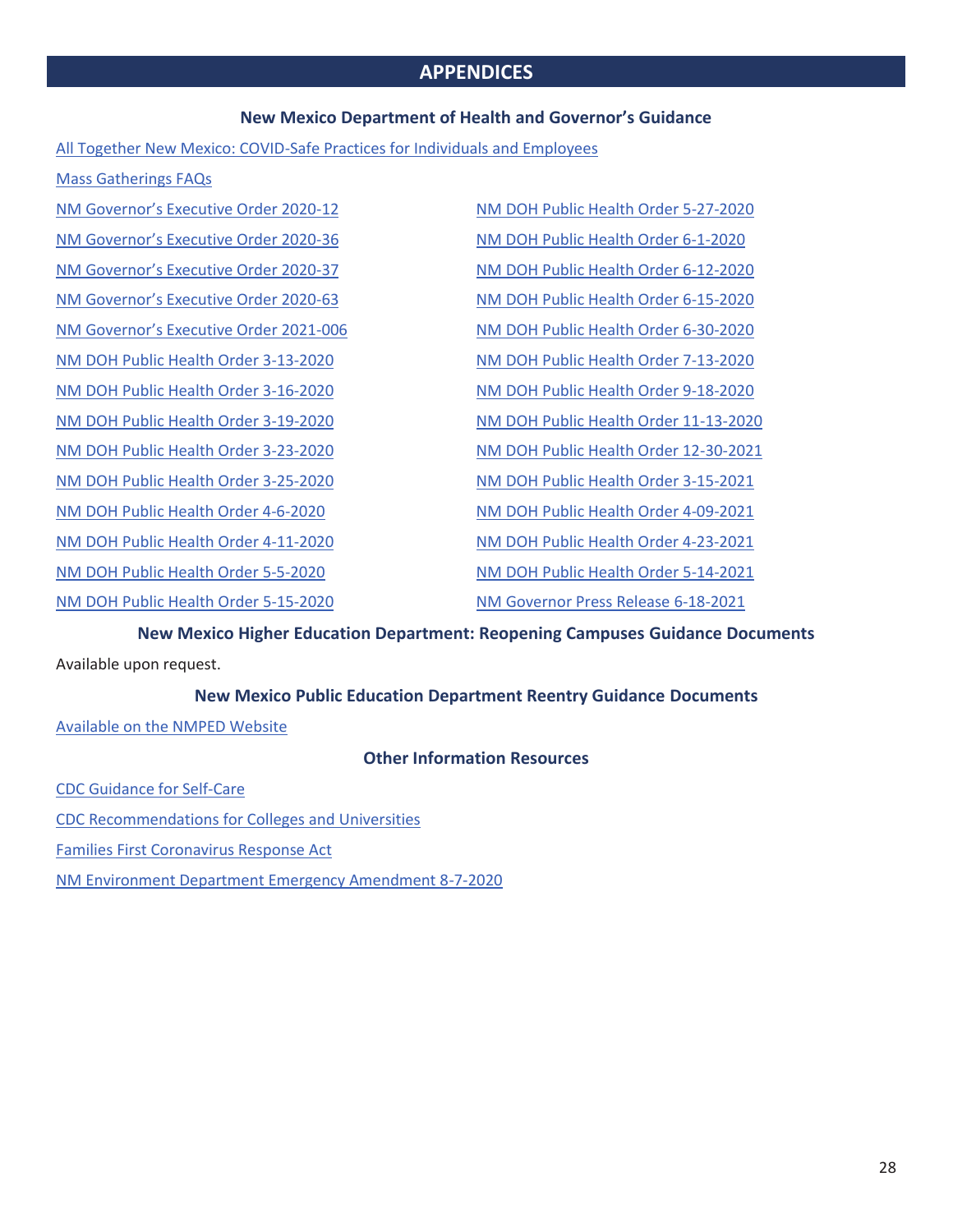#### **Facility Screening Questions for All Campus Visitors Revised 11-12-2020 \*Questionnaire will be suspended during Phase 4**

1. Within the past 14 days, have you been diagnosed with COVID-19 by a doctor or had a positive test result for COVID-19 from a testing center or by the Department of Health?

Yes – *You are not permitted to enter the building*

No

Yes, but I received a clearance letter from the Department of Health

2. Have you been asked to self-quarantine because of COVID-19, and are you still within the quarantine period?

Yes – *You are not permitted to enter the building*

No

3. In the past 14 days, have you been in contact with anyone who you know has COVID-19, or with someone who is required to self-quarantine?

> Yes – *You are not permitted to enter the building* No

4. Within the past 14 days, have you had a fever at or above 100.4 degrees, chills, sore throat, body aches, or headaches?

Yes – *You are not permitted to enter the building*

No

5. Within the past 14 days, have you developed new shortness of breath, difficulty breathing, or dry cough?

> Yes – *You are not permitted to enter the building* No

- 6. Have you recently developed a loss of taste or smell?
	- Yes *You are not permitted to enter the building* No